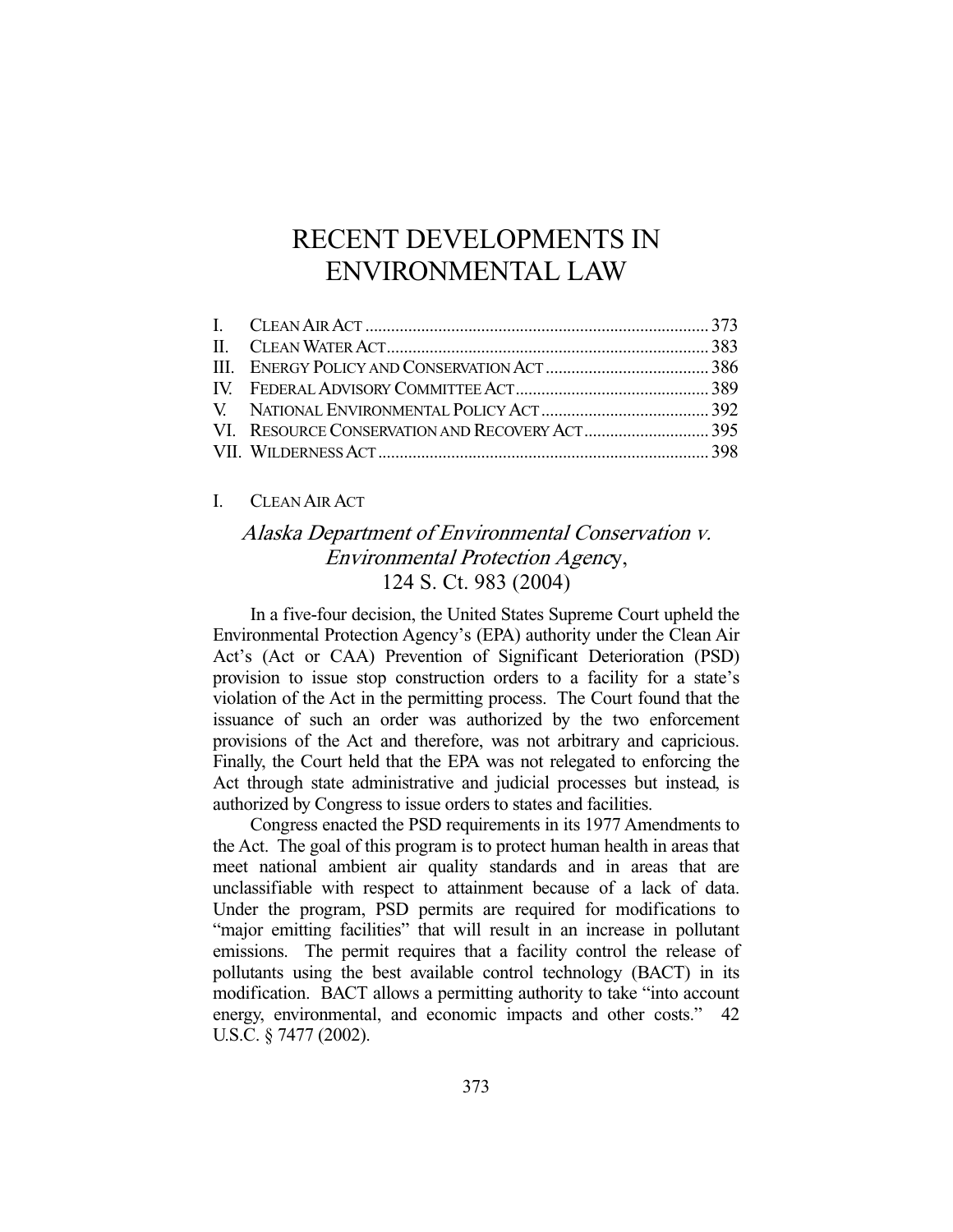States may enact their own PSD programs as part of their State Implementation Plans with approval from the EPA. The Act confers enforcement authority over states' plans to the EPA in two separate sections. Section 113(a) of the Act, 42 U.S.C. § 7413(a), authorizes the EPA to act when a state fails to comply with requirements of the Act. More specifically, section  $113(a)(5)$  authorizes the Administrator to "issue an order prohibiting the construction or modification of any major stationary source" when she "finds that a State is not acting in compliance with any requirement or prohibition of the chapter relating to the construction of new sources or the modification of existing sources." Section 167 of the Act, 42 U.S.C. § 7477, relates specifically to the PSD program and requires the Administrator to "take such measures, including issuance of an order, or seeking injunctive relief, as necessary to prevent the construction or modification of a major emitting facility which does not conform to the requirements of this part."

 In this case, the EPA used its authority under these two sections to issue a stop construction order to Teck Cominco Alaska, Inc.'s (Cominco) facility in Alaska that had obtained the required PSD permit from the Alaska Department of Environmental Conservation (ADEC), the state's permitting authority. Cominco operates a zinc concentrate mine in northwest Alaska, an area that is subject to PSD requirements because it meets the national air quality standards for nitrogen oxide. In 1996, the company wanted to increase the facility's production and applied to the ADEC for a PSD permit to cover the increased nitrogen oxide emissions that would result from the increased use of its generators. The EPA has approved Alaska's PSD program as part of Alaska's State Implementation Program and the language in the state's statute almost mirrors that of the federal statute. The State of Alaska has delegated permitting authority to the ADEC. The ADEC proposed using selective catalytic reduction as BACT for Cominco's project. Cominco instead proposed to add a seventh generator to the existing six and offered to apply Low NOx, an alternative control technology, as BACT project. Selective catalytic reduction decreases nitrogen oxide emissions by ninety percent while Low NOx only decreases emissions by thirty percent.

 The ADEC issued a first draft PSD permit on May 4, 1999, and included Low NOx as BACT project reasoning that if applied to all of the generators, the technology would "achieve a similar maximum [nitrogen oxide] reduction as the most stringent controls." The Department of the Interior, followed by the EPA, commented that Low NOx was not BACT project, selective catalytic reduction was. The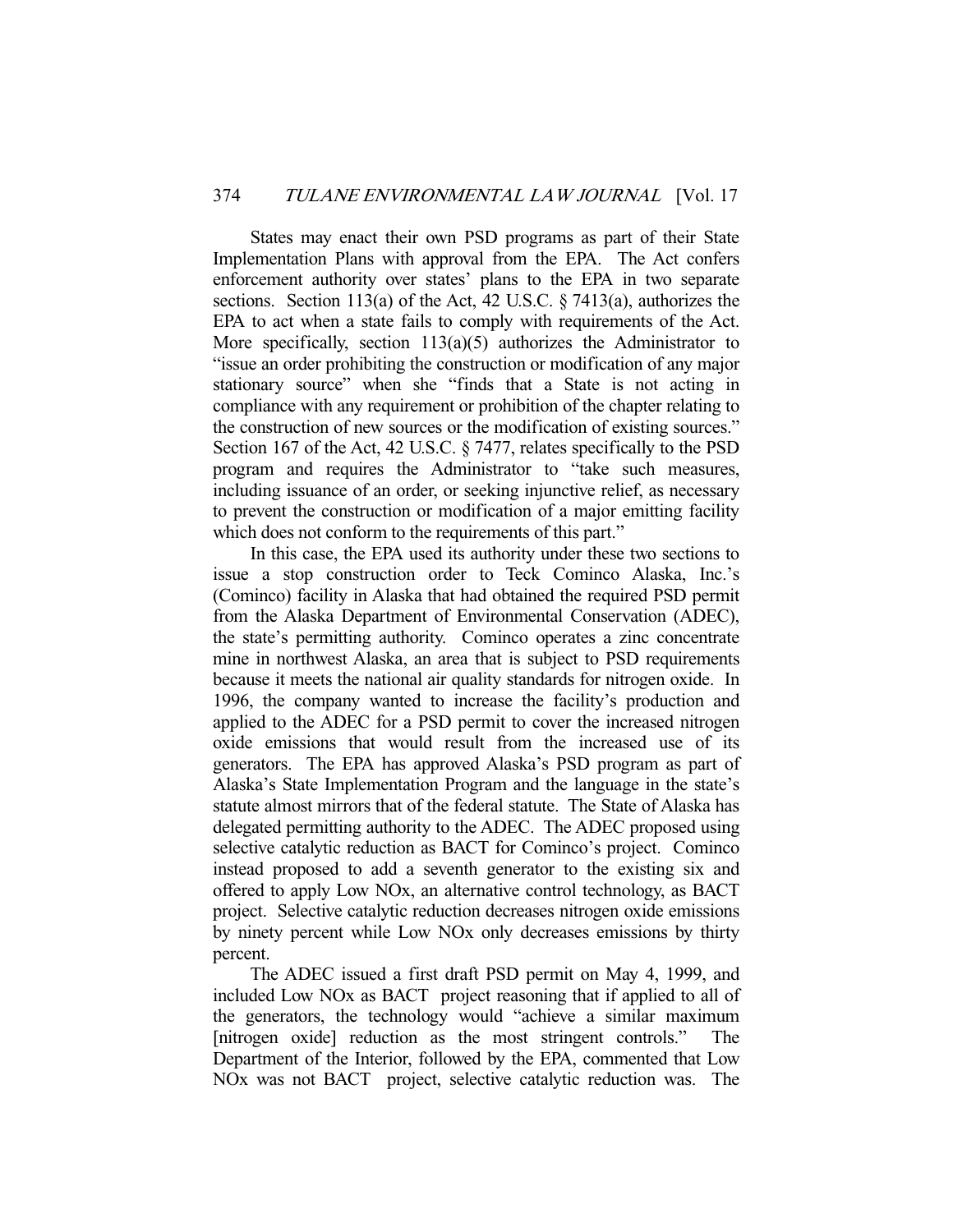ADEC issued a second draft permit on September 1, 1999 that again listed Low NOx as BACT and ultimately issued a final permit including Low NOx on December 10, 1999. The EPA's comments throughout the process focused on the fact that selective catalytic reduction is BACT project and that the choice of the less stringent Low NOx must be supported in the ADEC's record; ADEC has to show why the more superior technology was not "economically or technologically feasible."

 In the final permit, the ADEC justified its Low NOx decision by stating that it "support[s] Cominco's Red Dog Mine Production Rate Increase Project and its contribution to the region"; the ADEC did not supply any required economic or technological information. December 10, 1999, the same day that the ADEC issued the permit, the EPA issued an order to the ADEC under its section 113 and 167 enforcement powers "prohibiting ADEC from issuing a PSD permit to Cominco 'unless ADEC satisfactorily documents why [selective catalytic reduction] is not BACT [project].'" The EPA later withdrew this order because the permit was already issued at the time the order was given. On February 8, 2000, the EPA issued a second order under the same enforcement powers "prohibiting Cominco from beginning 'construction or modification activities.'"

 The State of Alaska and Cominco filed a petition for review of the orders in the United States Court of Appeals for the Ninth Circuit asserting that the court had jurisdiction pursuant to section 307 of the Act which allows appellate court review of final agency action. In July 2002, the Ninth Circuit held that the "EPA had authority under  $\S\S 113(a)(5)$ and 167 to issue the contested orders, and that the Agency had properly exercised its discretion in doing so." The Supreme Court granted certiorari "to resolve an important question of federal law, the scope of EPA's authority under  $\S$ § 113(a)(5) and 167 [of the Act]."

 The Court affirmed the Ninth Circuit's decision, and in doing so, reinforced the EPA's "encompassing supervisory responsibility" "to ensur[e] that a state permitting authority's BACT determination is reasonable in light of the statutory guidelines." Alaska, and the dissent, argued that only the permitting authority should be able to make a BACT determination and the Act only authorizes EPA enforcement action when no BACT determination is made. The majority rejected this argument and held that the EPA's authority under sections  $113(a)(5)$  and  $167$ extends to a state's unreasonable BACT determinations, thus requiring states to make "a determination of BACT faithful to the statute's definition." The EPA itself conceded that it may not issue an order "if the state agency has given 'a reasoned justification basis of its [BACT]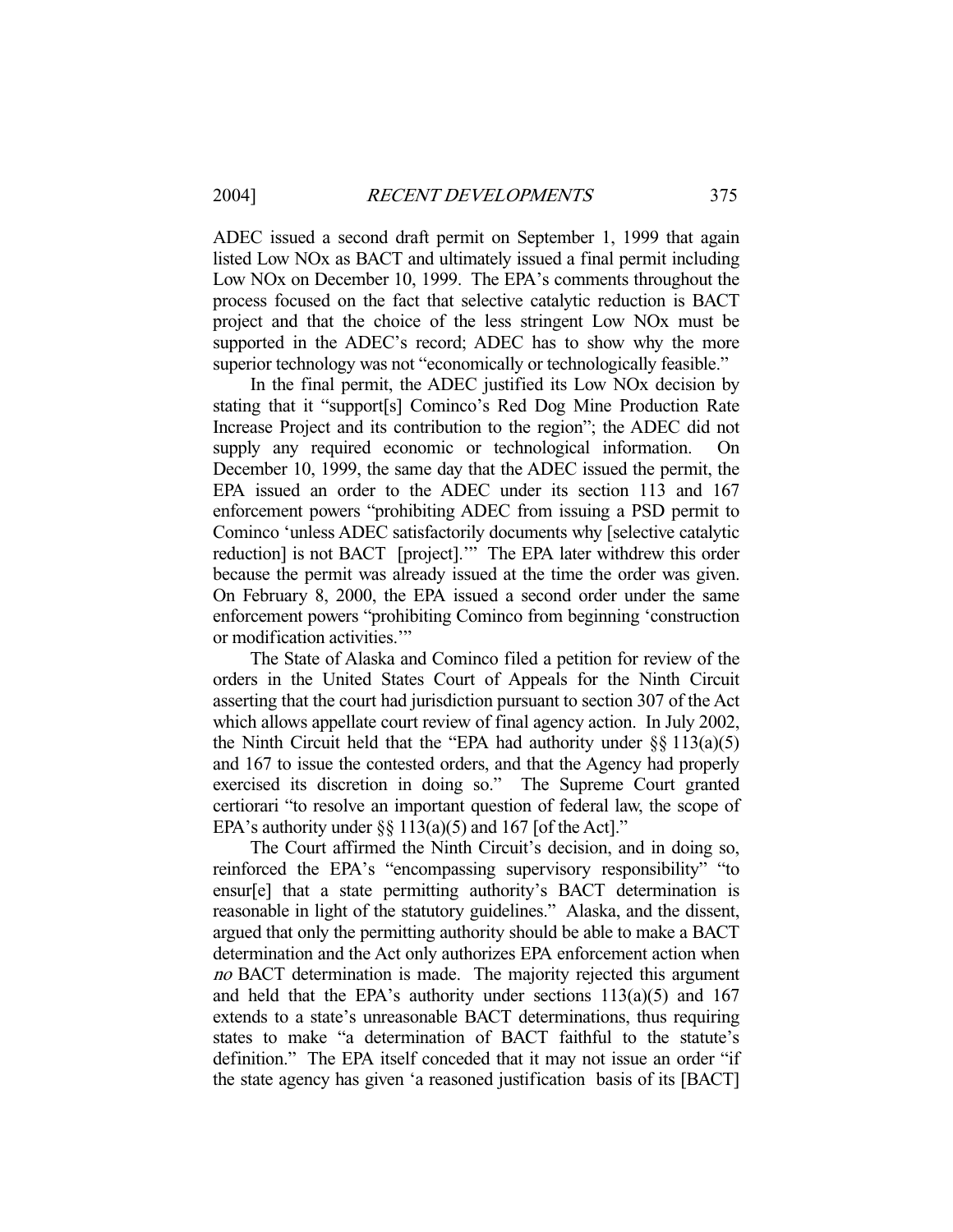decision.'" The Court found that precluding the EPA from acting when a BACT determination is unreasonable would be contrary to the Act because Congress "vested EPA with explicit and sweeping authority to enforce CAA 'requirements' relating to the construction and modification of sources under the PSD program, including BACT."

 Alaska also argued that even if the EPA deems a state's BACT determination unreasonable, the EPA should only be able to enforce a requirement "through state administrative and judicial process." The majority quickly dismissed this argument reasoning that "[i]t would be unusual, to say the least, for Congress to remit a federal agency enforcing federal law solely to state court."

 Finally, Alaska claimed that the EPA acted arbitrarily and capriciously in its issuance of orders to the State and to the facility. The Court looked at the ADEC's administrative record and found that the EPA did not act arbitrarily and capriciously because there was "no reasoned explanation for ADEC's retreat from" its original position that selective catalytic reduction was BACT project. Under the statutory definition of BACT, selective catalytic reduction has to be chosen "absent 'technological considerations, or energy, environmental, or economic impacts justifying a conclusion that [selective catalytic reduction] was not achievable in this case.'" The ADEC did not provide any such reasoning in the PSD permit or the related administrative record. Both the Court and the EPA noted that the ADEC only has to support its BACT determination with economic or technological reasoning to validate Cominco's PSD permit.

Tara McBrien

# Sierra Club v. EPA, 356 F.3d 296 (D.C. Cir. 2004)

 The United States Court of Appeals for the District of Columbia Circuit recently handed down a decision that will affect the Environmental Protection Agency's (EPA) administration of the Clean Air Act (CAA). The decision defined the EPA's authority to grant conditional approval of a State Implementation Plan (SIP).

 The CAA prescribes that each state must adopt and submit for approval to the EPA a SIP that provides for implementation, maintenance, and enforcement of the National Ambient Air Quality Standards (NAAQS) in an air quality region. The NAAQS determine the maximum permissible concentration of air pollutants in different areas in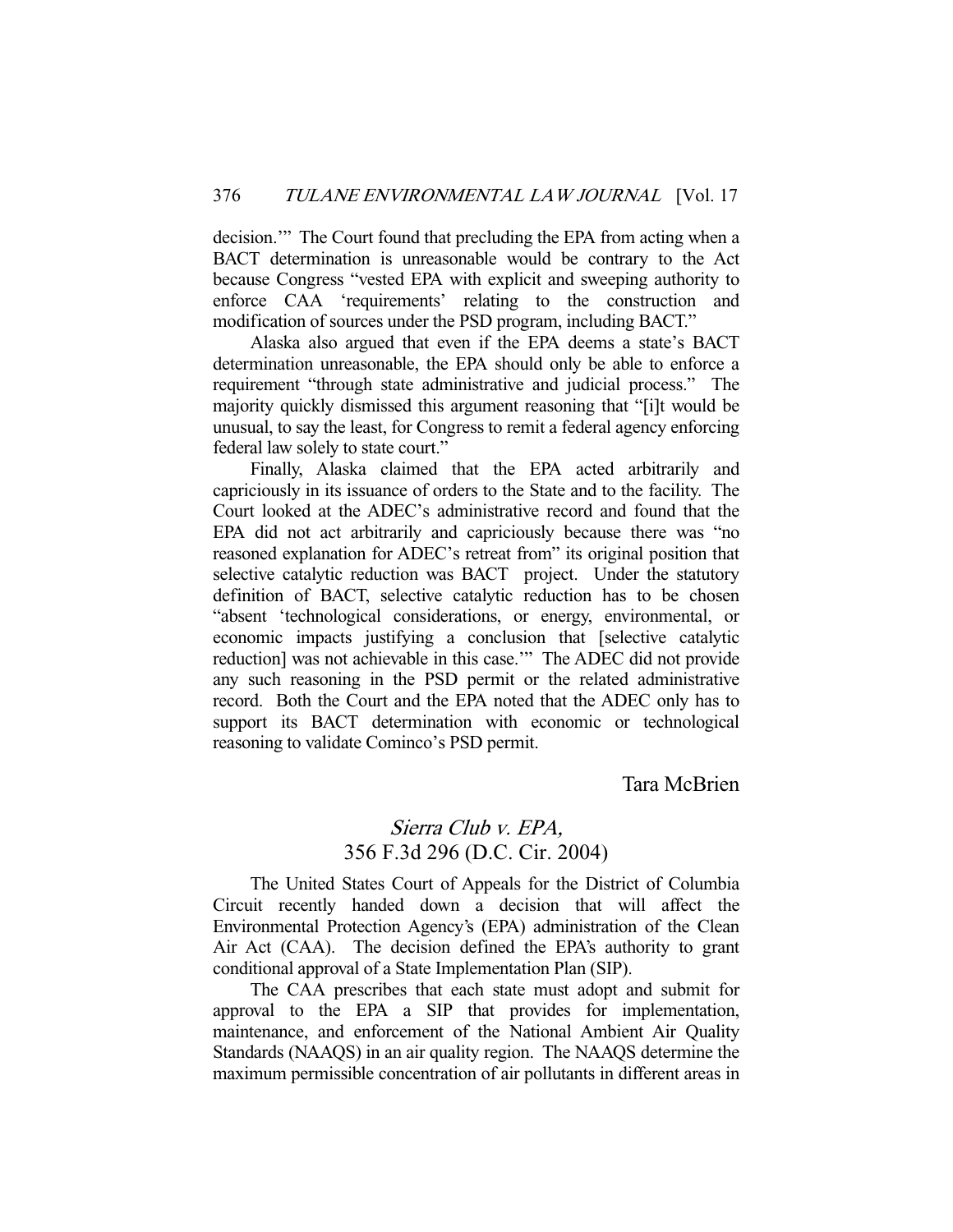order to protect the public health and welfare. The District of Columbia and counties in both Maryland and Virginia comprise the Washington, D.C. Metropolitan air quality area (D.C. area). In 1991, the EPA identified the D.C. area as a "serious" nonattainment area for ozone. If a state is within an ozone nonattainment area, its SIP must include, along with the general requirements, additional statutory elements depending on the severity of the ozone problem. This case clarifies both when the EPA can conditionally approve a SIP and the statutory requirements for a serious or severe nonattainment area.

 The D.C. Circuit Court first examined whether the EPA could grant a conditional approval of the SIPs based on commitment letters submitted by the states. Section  $110(k)(4)$  of the CAA, 42 U.S.C.  $\S$  7410(k)(4), grants the EPA conditional approval authority stating an "administrator may approve a plan revision based on a commitment of the State to adopt specific enforceable measures." The EPA contended that "all the states need do to qualify for conditional approval is to commit to adopt specific enforceable measures by a date certain; they do not need to tell EPA what those measures are—or even know what they are." Applying the Chevron framework, the court found the EPA's interpretation of the statute to be contrary to Congress's clear legislative intent. See Chevron U.S.A., Inc. v. Natural Resources Defense Council, 467 U.S. 837 (1984). The court stated the statutory language unambiguously "requires that the States commit to adopt specific enforceable measures" and that the commitment letters submitted by the D.C. area states "failed to identify specific measures that States committed to adopt."

 A 1994 opinion by the court held that the EPA's construction of the CAA's conditional approval provision was inconsistent with the statute. Natural Resources Defense Council v. EPA, 22 F.3d 1125 (D.C. Cir.1994). Although the two cases are factually distinguishable, they are not legally distinguishable. In NRDC, the D.C. Circuit Court explained that "the purpose of the conditional approval provision is not to permit states more time to *identify* control measures, but rather to give EPA the opportunity to determine whether a SIP, 'although not approvable in its present form, can be made so by adopting specific EPA-required changes within the prescribed conditional period." See NRDC, 22 F.3d at 1134. In the instant case, the court held that the EPA cannot "grant conditional approval of nothing more than the States' promise to do next year what the Clean Air Act requires them to have already done."

 The court then examined the EPA's interpretation of the CAA's SIP requirements for a serious or severe nonattainment area. CAA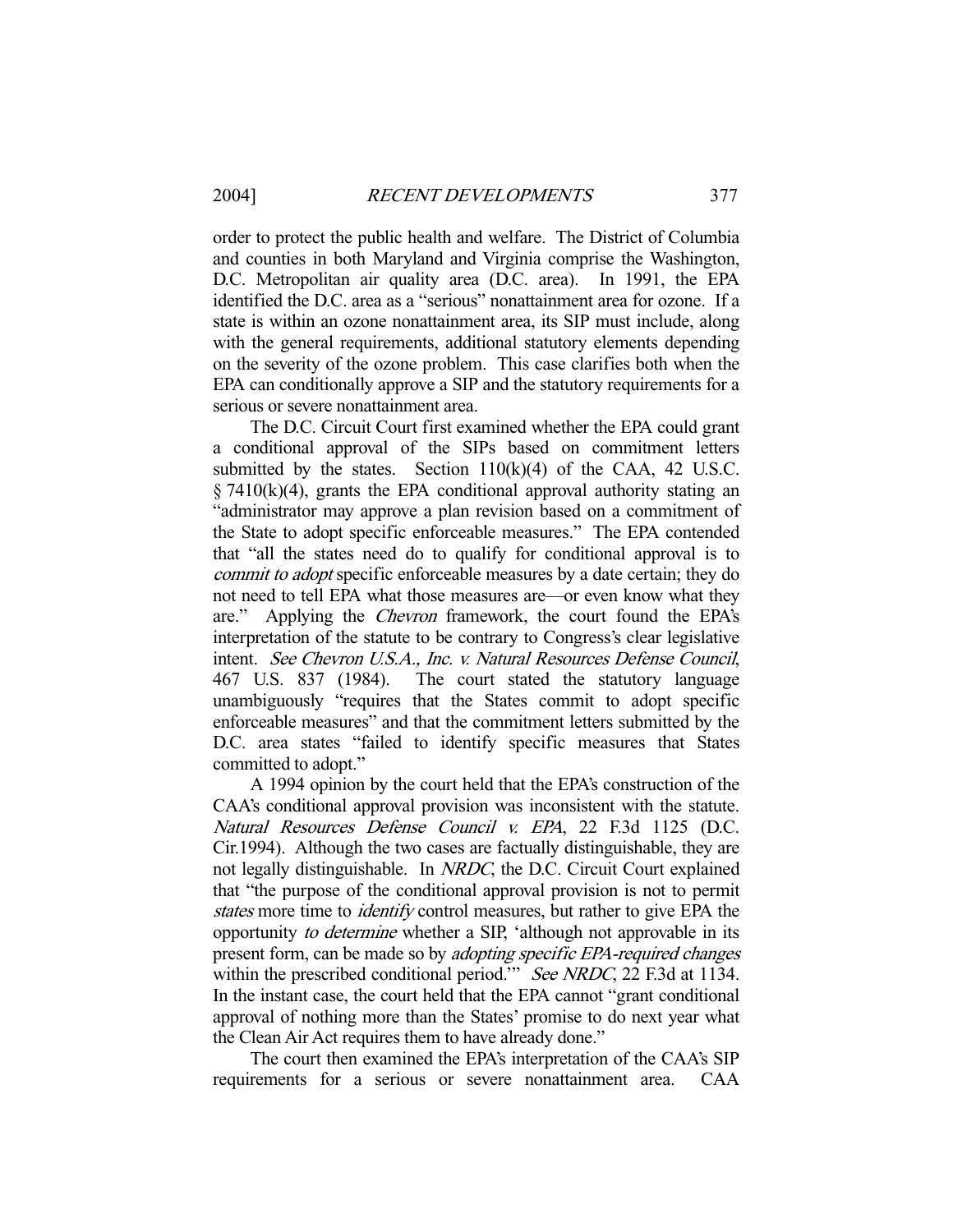$\S 182(c)(2)(A)$ , 42 U.S.C.  $\S 7511a(c)(2)(A)$ , requires that a SIP for a serious or severe nonattainment area must demonstrate it will provide for attainment of the NAAQS. The demonstration "must be based on photochemical grid modeling or any other analytical method determined by the Administrator . . . to be at least as effective." *Id.* The D.C. area states' demonstration began with a photochemical grid model that predicted ozone concentrations would exceed the NAAQS when applying the SIP's control strategy. Concerned about reliability and uncertainty, the EPA adjusted the model's calculations. The model then predicted NAAQS attainment for two out of three modeled days. Discounting the one nonattainment day, the EPA reasoned that the "baseyear data used to model that day was too anomalous to demonstrate nonattainment." The petitioners alleged that "the SIPs did not demonstrate attainment without EPA's adjustments, [and] the demonstration was not 'based on' photochemical grid modeling within the meaning of  $\S 182(c)(2)(A)$ ."

 The court considered "whether the results obtained by adjusting the model . . . [could] still reasonably be described as 'based on' that model." Basing its analysis on *Chevron*, the court noted that "when the statute 'is silent or ambiguous' we must defer to a reasonable construction by the agency charged with its implementation." The court determined that attainment demonstrations do not have to rest solely on grid modeling. The court held that the primary basis for the attainment demonstration was photochemical modeling and reasoned that the EPA's "adjustments appear well-suited to that end, as they do no more than correct for the model's over-prediction of ozone levels as compared to actual observations, and for its reliance on a base day that appears to be a statistical outlier."

 In addition, the petitioners argued that the EPA's application of supplemental adjustments to the model was arbitrary and capricious. In order to refute the petitioners' claim, the EPA had to demonstrate that it "examine[d] the relevant data and articulate[d] a satisfactory explanation for its action including a rational connection between the facts found and the choice made." Motor Vehicle Mfrs. Ass'n v. State Farm Mut. Auto. Ins. Co., 463 U.S. 29, 43 (1983) (internal quotations omitted). The court concluded that the EPA met this burden and "that the model 'systematically overpredict[ed] ozone concentration' in comparison to actual observed results, and that it overweighed conditions on a single day that were 'not likely to occur often enough to be a major causative factor for nonattainment." The court noted "[t]he adjustments were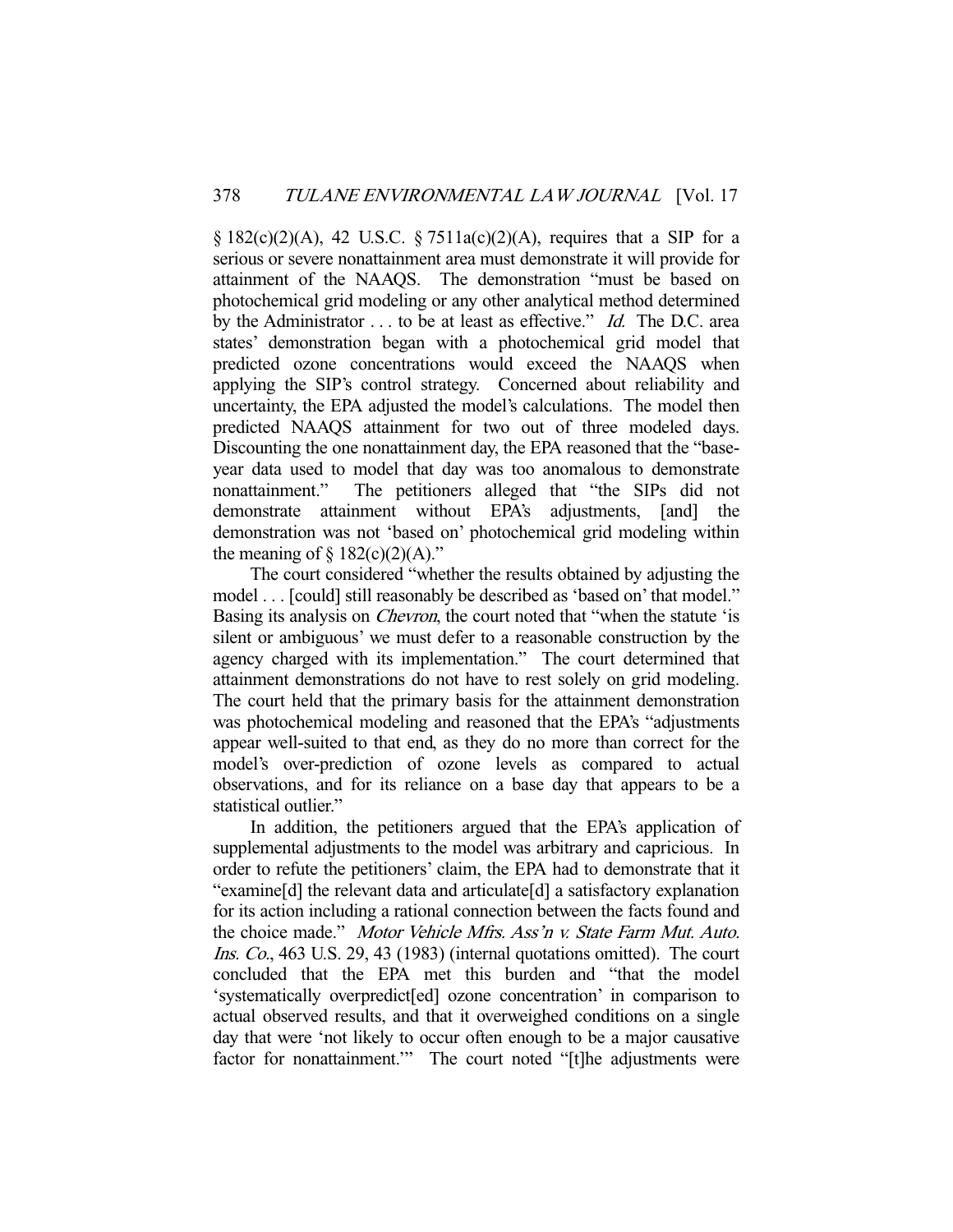necessary to ensure consistency with real-world observations and thus to ensure reliable prognostications about the future."

 The petitioners also challenged the EPA's approval of the rate-ofprogress (ROP) plans. In serious and severe nonattainment areas, the SIP must include "ROP plans that demonstrate an average reduction of baseline emissions of 3% per year for each consecutive three-year period from 1996 to the attainment deadline." See 42 U.S.C.  $\S 7511a(c)(2)(B)$ , (d). Computer models were available from the EPA to facilitate developing the ROP plans. The petitioners alleged that because the D.C. area plans relied on an outdated emissions model, the agency's approval of those plans was arbitrary and capricious. The most recent version of the computer model was available only one month before the states submitted the plans. Under the CAA, states are required to develop a plan using the latest available model. *See* 42 U.S.C.  $\S$  7502(c)(3). The EPA's policy "was not to 'require states that have already submitted SIPs or will submit SIPs shortly after MOBILE6's [the latest computer model's] release to revise these SIPs simply because a new . . . emissions model is now available." See 40 C.F.R.  $\S 51.112(a)(1)$ . The court rejected the petitioners' claim stating that "[t]o require states to revise completed plans every time a new model is announced would lead to significant costs and potentially endless delays in the approval processes."

 The petitioners' final argument contended that the EPA should maintain the original submission deadlines regardless of the D.C. area's reclassification from "serious" to "severe" nonattainment. Under the CAA, "the Administrator may adjust any applicable deadline (other than attainment dates) to the extent such adjustment is necessary or appropriate to assure consistency among the required submissions." See 42 U.S.C. § 7511a(i). The EPA claimed that "extending the SIP and ROP deadlines to one year from the date of reclassification . . . would 'assure consistency among' all of the 'required submissions,' including the severe area." The court held that the EPA's rationale was reasonable. The petitioners' argument was indistinguishable from an argument previously rejected by the court. Sierra Club v. Whitman, 285 F.3d 63, 68 (D.C. Cir. 2002).

 The D.C. circuit court vacated and remanded the EPA's conditional approval of the D.C. area SIPs, denied review of the statutory elements contained in a serious or severe nonattainment area, and denied review of EPA's extension of the SIP and ROP deadlines upon reclassification of the D.C. area.

Genifer M. Tarkowski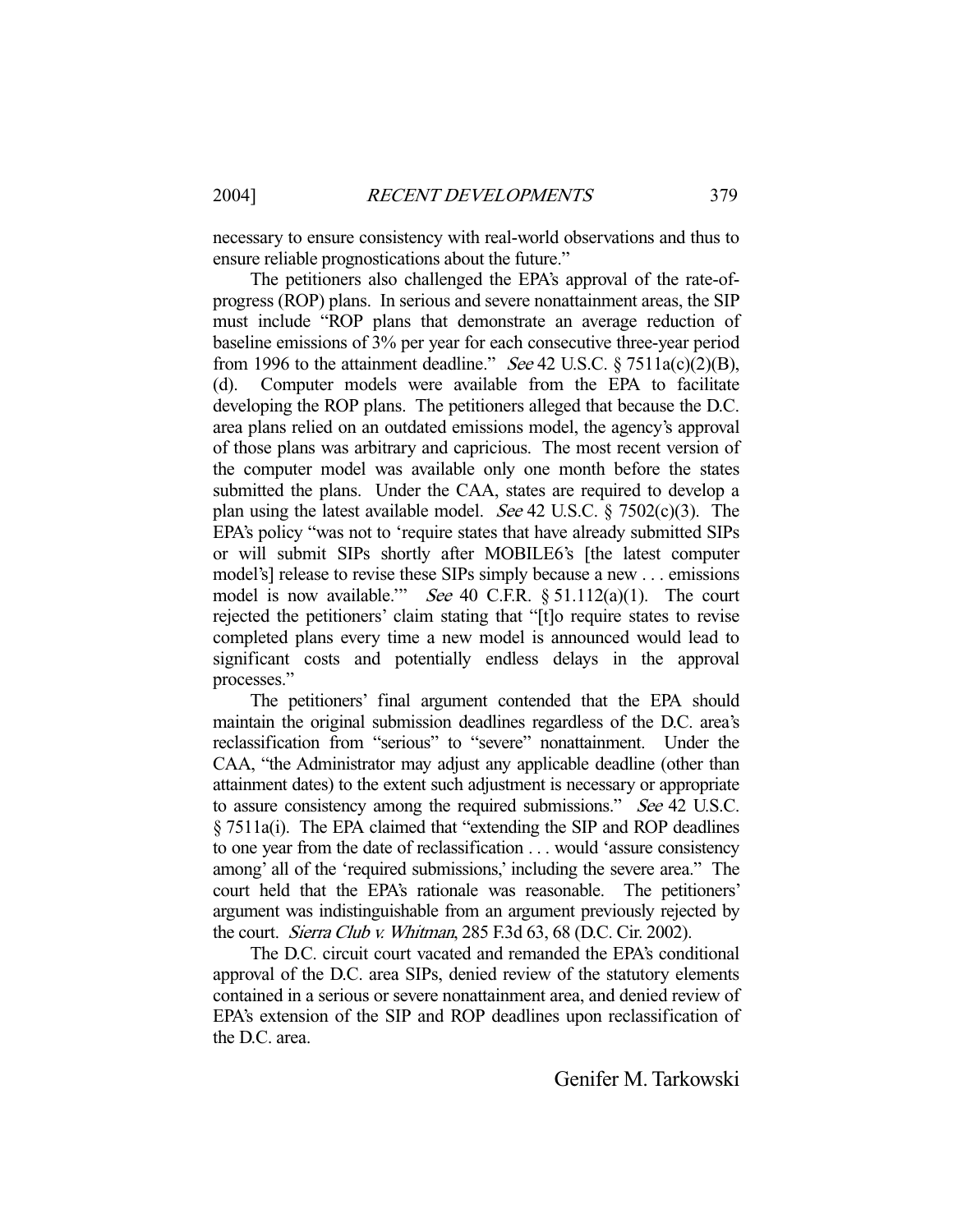# United States v. Ohio Edison Co., 276 F. Supp. 2d 829 (S.D. Ohio 2003)

 The Environmental Protection Agency (EPA, or the Agency), and the states of Connecticut, New Jersey, and New York, brought suit against the Ohio Edison Company (Ohio Edison) alleging that the utility had violated the Clean Air Act (CAA), 42 U.S.C. §§ 7401-7671q (2002). The complaint alleged that Ohio Edison illegally "modif[ied]" its Sammis Station coal-fired electric generating plant in violation of the Act's New Source Review provisions when it undertook eleven separate construction projects between 1984 and 1998, replacing major plant components in order to increase both the reliability and operating life of the plant at a total cost of \$136.4 million, without first receiving preconstruction permits as required by the Act and installing pollution control technology required for "new" sources. The United States District Court for the Southern District of Ohio agreed with the Agency's view that the construction projects were "modifications" within the plain meaning of the Act, and rejected the utilities' defense that the projects fell within the CAA's exemptions for "routine maintenance and repair." The court upheld the Agency's view that the determination of what is "routine" must be evaluated on a facility, rather than an industry, level in order to preserve the meaning of the Act.

 The 1970 Clean Air Act established New Source Performance Standards (NSPS) that require all new major stationary sources of pollutants to install pollution controls based on state-of-the-art technology. 42 U.S.C.  $\S 7411(a)(1)$ . Although the Act largely left the regulation of existing sources of emissions to the National Ambient Air Quality Standards (NAAQS) (that the EPA had been ordered to establish) and the State Implementation Plans (SIPs) (that the states had been directed to create), the "new source" standards applied not only to the construction of new facilities, but also to the "modification" of existing facilities. 42 U.S.C.  $\S 7411(a)(2)$ . "Modification" was defined as "any physical change in . . . a stationary source which increases the amount of any air pollutant emitted by such sources." 42 U.S.C. § 7411(a)(4).

 In 1977, the CAA was amended to require any "new source" to obtain permits prior to any construction, and to install state-of-the-art pollution control technology. These New Source Review (NSR) requirements included the Prevention of Significant Deterioration (PSD) (for areas in compliance with NAAQS) and Non-Attainment New Source Review Requirements (NNSR) (for areas that were out of compliance). The NSR provisions apply to both new and "modified" sources, retaining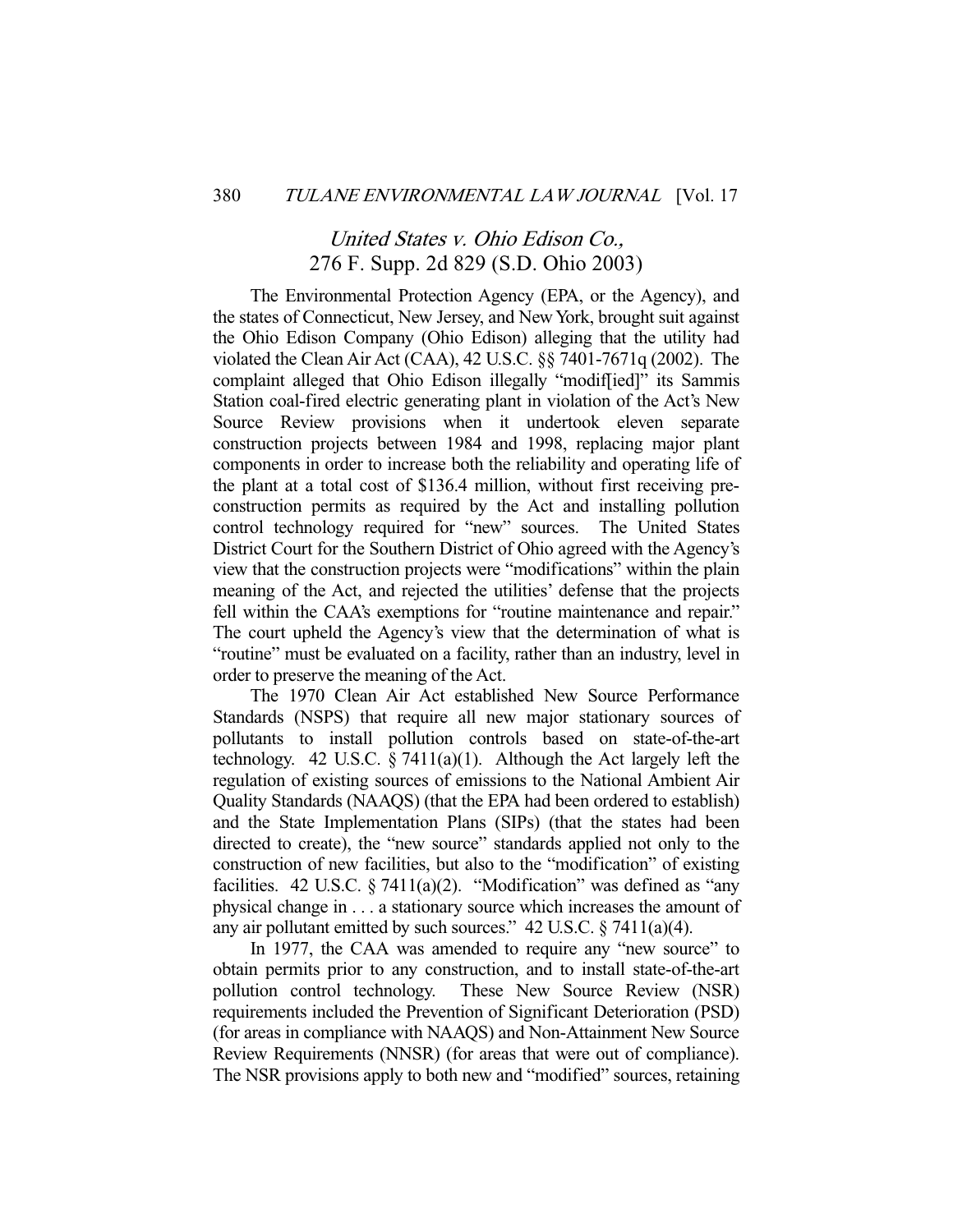the very broad definition of modification in the CAA. 42 U.S.C. §§ 7475, 7503.

 The Sammis Station plant was built before 1970 and therefore was originally only subject to pollution control requirements included in SIPs. The eleven construction projects at issue in Ohio Edison were extensive, and the court held that the construction at the Sammis' units were clearly "modifications" under the plain language of the CAA covering "any physical change." Any modification triggers permitting requirements as well as the duty to install pollution control equipment. 42 U.S.C. §§ 7475(a), 7479(2)(C), 7503(a).

 However, in order to avoid the application of the law to any minor repair activity at plants, the EPA created a regulatory exemption for "routine maintenance, repair and replacement." 40 C.F.R. § 52.21(b)(2)(iii)(a). Because there was no question that Ohio Edison's construction projects were "repair" projects, the issue was whether the projects constituted "routine" repairs, or were instead plant "modifications" triggering New Source requirements.

 There is no regulatory definition of "routine." Ohio Edison argued that its construction projects qualified for the exemption. The utility argued that "routine" should be measured by projects performed on plants by the coal-fired electric industry as a whole, rather than at a particular plant. The EPA countered with its case-by-case regulatory interpretation, arguing that no activities of the utility industry are categorically exempt, and that in each case the Agency considers the "nature, extent, purpose, frequency, and cost" of the project.

 In analyzing the two approaches, the court first noted that under the Chevron test, an agency interpretation of the statute it administers is due considerable deference, so long as it is not at odds with the clear language of the statute. *Chevron U.S.A.*, *Inc. v. NRDC*, 467 U.S. 837, 843-42 (1984). In this instance, the statutory definition of "modification" had not even created the exception for routine maintenance, so the EPA approach was giving the industry more leeway than the statute required. The court also noted that other courts that had interpreted the "routine" maintenance exemption accepted the EPA approach as reasonable. In particular, the United States Court of Appeals for the Seventh Circuit, the only appellate court to consider the issue, specifically accepted the EPA's case-by-case approach in Wisconsin Electric Power Co. v. Reilly (WEPCO), 893 F.2d 901 (7th Cir. 1990). The WEPCO court emphasized the Agency view that projects intended to extend the life of a facility were generally modifications, rather than routine repair or maintenance. They rejected the industry argument that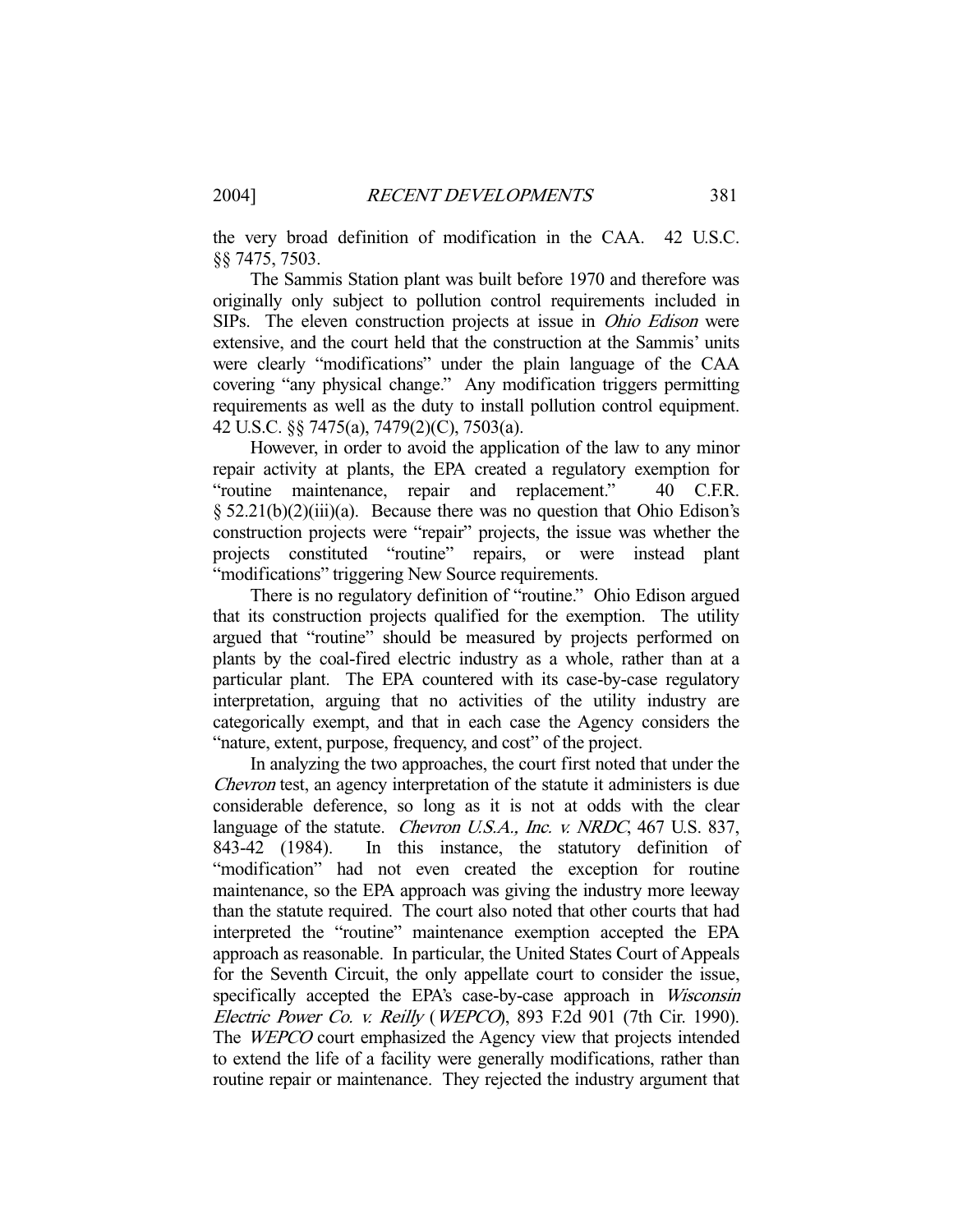all repairs extend the life of a plant, pointing out that most routine repairs are considered in the original projection of a plant's operating life. However, the WEPCO court did not explicitly reject the "routine in the industry" approach, since it held that the utility's projects there were not routine within the industry.

 The Ohio district court specifically rejected Ohio Edison's approach, stating that if the broad industry definition of "routine" were accepted, the regulation "would be in direct conflict with the superceding statute" since any repair or maintenance regularly done by the industry would be exempt, allowing for any efforts to extend the life of coalburning plants. The court further noted that the utility's interpretation of the regulation would effectively read "routine" out of the regulation, allowing any repair or maintenance. In effect, the exemption would swallow the rule.

 The court next considered the application of the EPA's case-by-case factors to Ohio Edison's construction projects. The court pointed to a number of factors in considering the "nature and extent" of the activities. First, internal Ohio Edison and industry group publications described the changes as intended to extend the life of the plants up to thirty years. Second, the utilities treated the construction as nonroutine in nature. The company's budgeting and accounting practices pointed to the difference. Ohio Edison maintenance and staff are budgeted as operation and management and counted as an expense. All of these projects were funded using the capital improvement budget and capitalized for accounting and tax purposes. The court also noted that rather than being "routine" for the facility, these projects were all being carried out for the first time in the life of the plant. Finally, the cost of the activities (\$136 million) pointed to their nonroutine nature.

 For modifications to trigger NSR requirements they must also "result in a significant net emissions increase." 40 C.F.R.  $§ 52.21(b)(2)(i)$ . The court quickly disposed of the utility's argument that actual pre-construction emissions should be compared to actual postconstruction emissions, noting that this approach was inconsistent with the plain statutory requirement in the 1977 Amendments for PSD/NSR that require a pre-construction evaluation of whether the change "would result" in a significant net emissions increase.  $42 \text{ U.S.C.} \$  $7475(a)(1)$ . The court also noted that the utility approach was inconsistent with the statute since the point of the PSD requirements is to prevent new construction that will result in an increase in emissions; the construction needs to be completed and the modifications operated before the utility will know if the construction resulted in a net increase in emissions.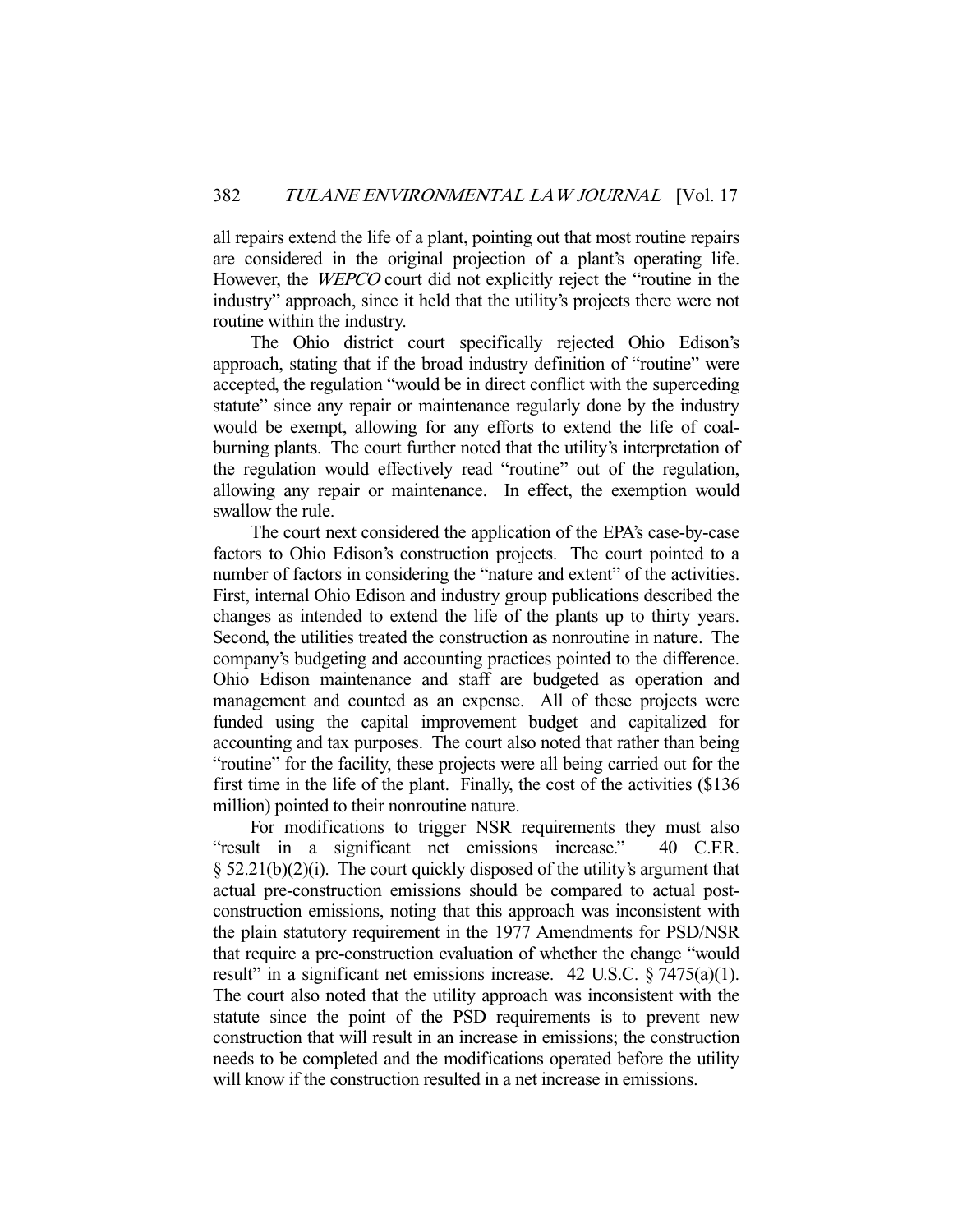The court than adopted the EPA's approach to measuring emissions increases by calculating actual yearly emissions prior to construction, and than calculating the actual projected emissions after construction. That projection does not include increased emissions from increased power demand that is exogenous, but does consider increased hours of use from greater availability of the plant brought about by increased efficiency and reduced "outage" time, a major aim of the construction projects.

 Although the current Bush Administration was in the process of issuing final regulations altering the EPA's interpretation of NSR requirements in a manner that could bring the Ohio Edison modifications within the exemption, this case established that it might still be possible for the Justice Department and the EPA to continue enforcement actions that predate the regulatory change. Just as importantly, it could point to problems for the Administration as those regulatory changes are challenged by northeastern states and environmental organizations. Although the Administration did not adopt the "industry wide" interpretation of "routine" maintenance, its more liberalized approach could be invalid as inconsistent with the Clean Air Act if it is too broad. As the court pointed out in *Ohio Edison*, the interpretation of "routine" can not be so broad as to conflict with the clear statutory language requiring NSR compliance in conjunction with only a modification.

### William F. Russell

### II. CLEAN WATER ACT

# No Spray Coalition, Inc. v. City of New York, 351 F.3d 602 (2d Cir. 2003)

 On December 9, 2003, the United States Court of Appeals for the Second Circuit held that a citizen can sue New York City for spraying pesticides "over lakes, streams, ponds, or marshes" under the Clean Water Act (CWA), 33 U.S.C. §§ 1251-1387, even if the City complies with the Federal Insecticide, Fungicide, and Rodenticide Act (FIFRA). 7 U.S.C. §§ 136-136y.

 A mosquito-borne viral strain of encephalitis known as the West Nile Virus infected several residents of Queens, New York, in 1999. In response, New York City "deployed trucks and helicopters to spray" three types of pesticides to control the mosquito population: malathion, resmethrin, and sumithrin. The three pesticides used by the City are regulated under FIFRA. The City "did not seek or obtain" a CWA permit for its discharge of pesticides into a navigable waterway.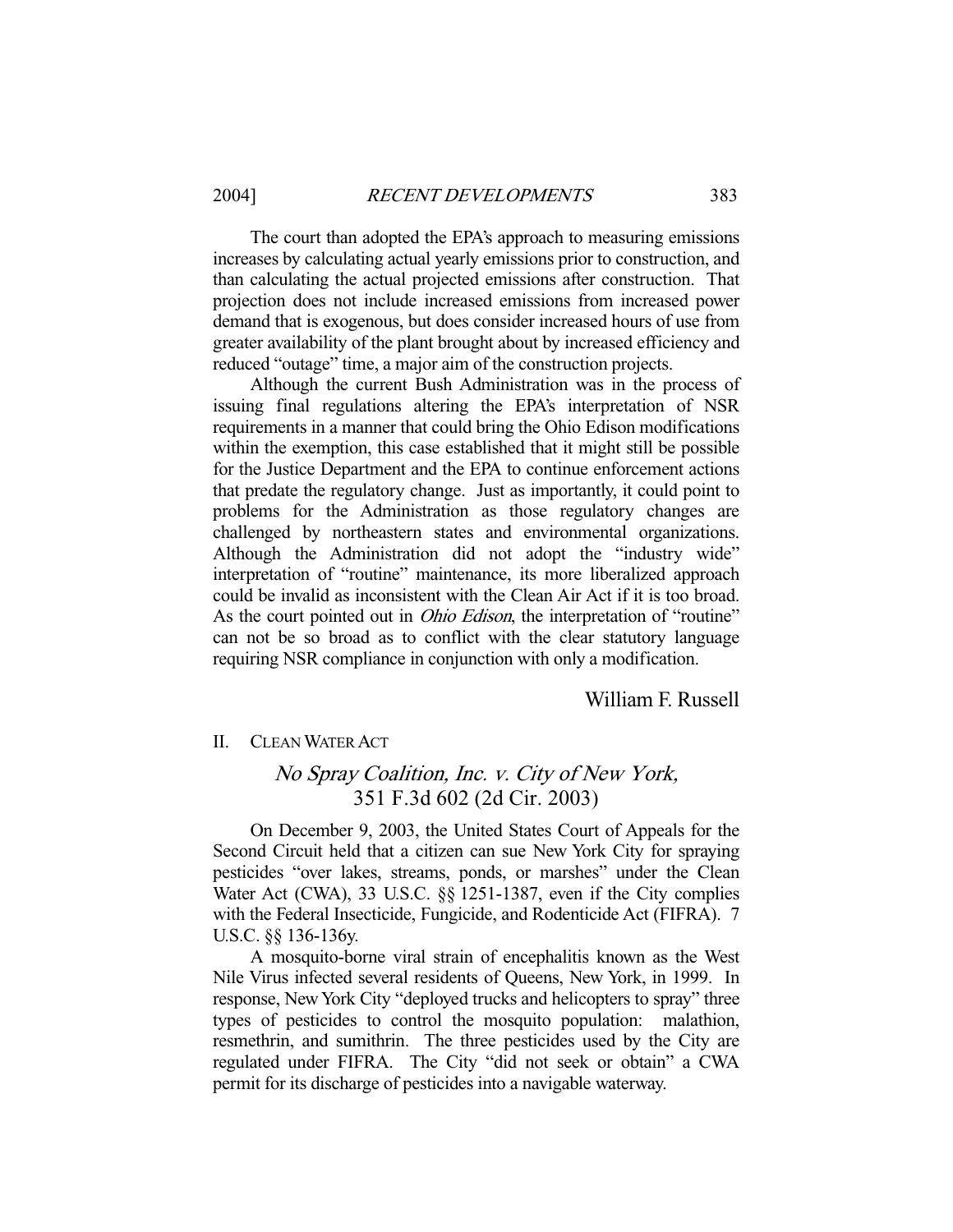The Clean Water Act is designed to "restore and maintain the chemical, physical, and biological integrity of the Nation's waters." 33 U.S.C § 1251(a). The discharge of a pollutant into navigable waters requires that the polluter obtain a discharge permit from the EPA or a delegated state authority. 33 U.S.C. § 1311(a). The discharge of any pollutant without a permit is strictly prohibited. 33 U.S.C. § 1342. Navigable waters encompass "non-navigable tributaries of navigable waterways, including small streams." Thus, the discharge of a pollutant into "lakes, streams, ponds, or marshes" is prohibited unless the polluter obtains a discharge permit or finds another exception. Citizens may enforce the CWA through the Act's citizen suit provision. The CWA provides that "[a]ny citizen may commence a civil action on his own behalf ... against any person ... alleged to be in violation of ... an effluent standard or limitation" under the CWA. 33 U.S.C. § 1365(a).

 FIFRA regulates "the marketing and use of pesticides, fungicides, rodenticides, and other designated classes of chemicals." Before any of these chemicals can be sold in the United States, they must be registered with the EPA. Registration is only possible when the EPA finds that the chemical, "when used in accordance with widespread and commonly recognized practice . . . will not generally cause unreasonably adverse effects on the environment." 7 U.S.C.  $\S$  136(a)(5)(D). After registration, the EPA "issues a 'label' for each [chemical], indicating . . . [how] it may be used." Enforcement of FIFRA "may only be brought by specified agencies of federal and state government." There is no citizen suit provision within FIFRA.

 The plaintiffs filed suit in the United States District Court for the Southern District of New York alleging that New York City's spraying program discharged "pollutant[s] into a navigable waterway . . . without a [CWA] permit" and sought an "an injunction to terminate the spraying." The district court denied the injunction and the Second Circuit upheld the denial. The plaintiffs produced evidence showing that the defendants sprayed pesticides "over lakes, streams, ponds, or marshes." The defendants introduced evidence indicating that "those doing the aerial spraying were instructed to turn off the spraying when they were within 300 feet of a body of water and those involved in the ground spraying were directed to cease spraying when they came within 100 feet of water." No Spray Coalition v. City of New York, 2002 U.S. Dist. LEXIS 22936, at \*3 (S.D.N.Y Nov. 26, 2002). The parties then filed cross motions for summary judgment. The district court did not rule on whether the spraying of pesticides in compliance with FIFRA could violate the CWA. Rather, the district court granted the defendant's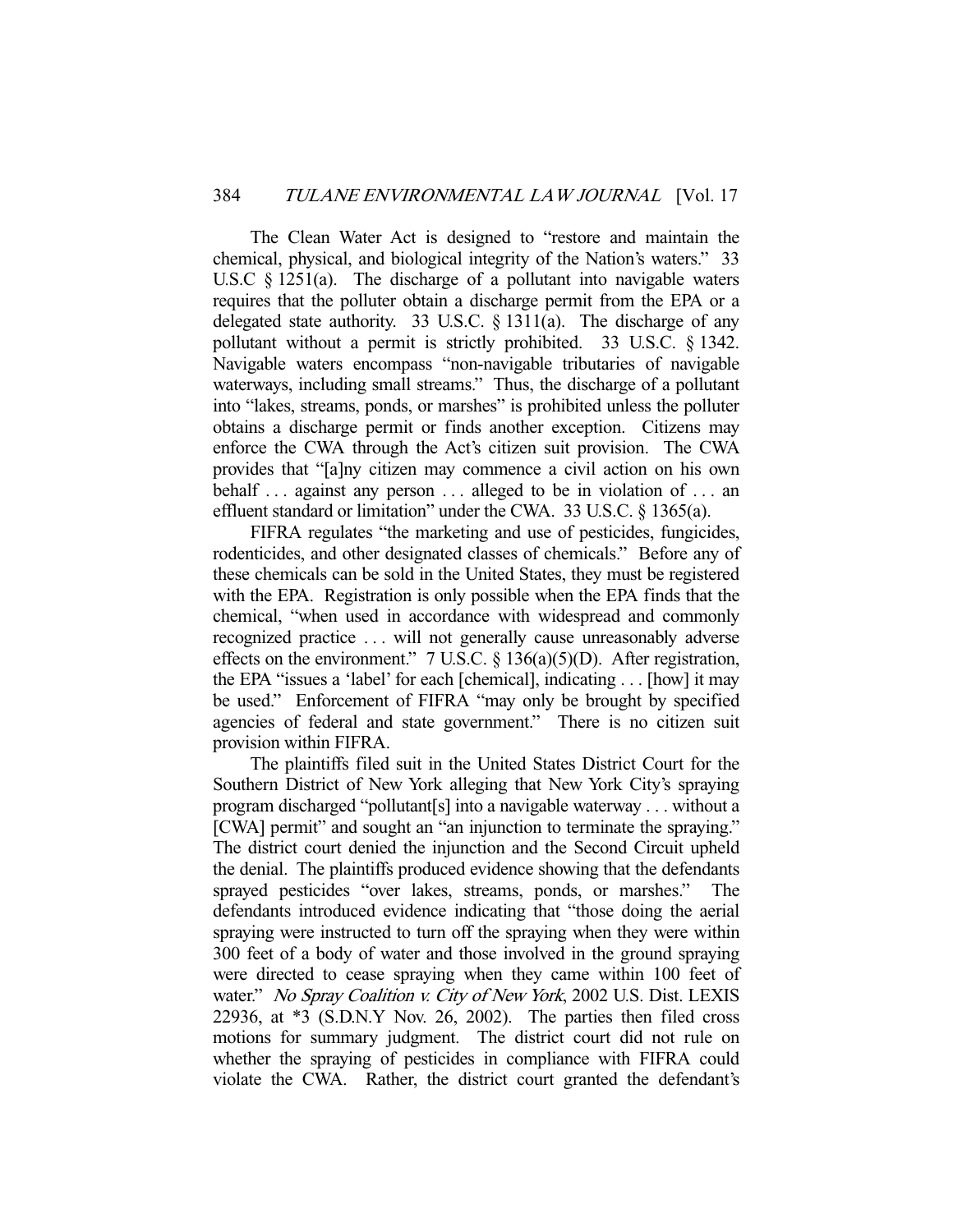motion for summary judgment by concluding that "allowing citizen enforcement suits under CWA to bar acts that did violate FIFRA ... 'would do violence to the intent of Congress not to provide a private right of action for FIFRA violations.'" The court noted that "these two regulatory schemes were before Congress at the same time" and that the "deliberate decision not to provide a private right of [enforcement] action under FIFRA" is circumvented if a plaintiff uses the CWA.

 The district court further concluded that a citizen suit under the CWA could only be brought if the complained of CWA violation also "constituted a substantial violation of FIFRA." Because the label for the pesticides "indicated that it was to be used for 'residential and recreational areas where adult mosquitoes are present in annoying numbers in vegetation surrounding parks, woodlands, swamps, marshes, overgrown areas and golf courses,'" there was no substantive violation of FIFRA because the EPA "clearly anticipated their use over protected waters." No Spray Coalition v. City of New York, 2002 U.S. Dist. LEXIS 22936, at \*2, \*5 n.1 (S.D.N.Y. Nov. 26, 2002).

 The Second Circuit disagreed. The court first noted that "with regard to the availability of a citizen enforcement suit, each statute stands on its own, and means what it says." Therefore, citizens cannot enforce "obligations created by FIFRA," as there is no citizen suit provision, but citizens can enforce "obligations created by the CWA" because there is a citizen suit provision. The court then noted that the district court "cautioned that canons of statutory construction discourage 'reading . . . in' remedies to a statute that omits them." The Second Circuit correctly pointed out that the district court's reading would "eliminate from [the] CWA a remedy which it expressly provides, merely because another related statute does not similarly provide such a remedy." Such a reading eviscerates the citizen suit provision. If a defendant's action falls under two related regulatory regimes, a citizen could not sue to vindicate the rights expressly given by Congress if only one of those regimes contains a citizen suit provision. The court found "no basis for this interpretation in the statutes." Accordingly, the Second Circuit concluded by holding that a citizen can maintain a suit under the CWA even if the defendant's action complied with FIFRA and vacated the judgment of the district court. However, the Second Circuit declined to rule on whether "spraying in substantial compliance with FIFRA must be deemed to comply with [the] CWA."

Korey A. Nelson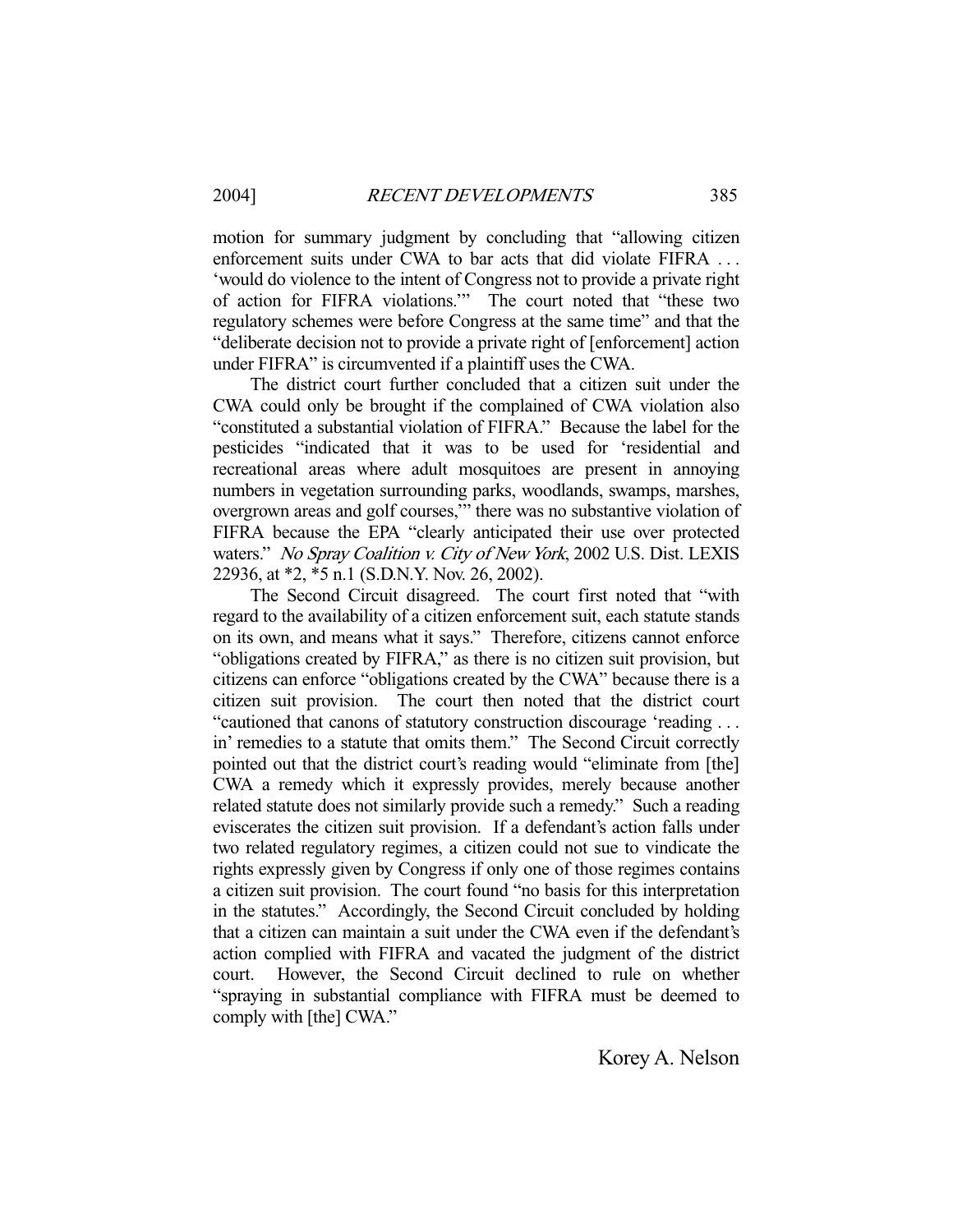#### III. ENERGY POLICY AND CONSERVATION ACT

# Natural Resources Defense Council v. Abraham, 355 F.3d 179 (2d Cir. 2004)

 Beginning in January 2006, central air conditioners manufactured for sale in the United States will face tougher efficiency standards. On January 13, 2004, the United States Court of Appeals for the Second Circuit found that the Department of Energy (DOE) air conditioner rules initially published in the Federal Register on January 22, 2001, and promulgated under authority granted by the Energy Policy and Conservation Act (EPCA), are covered under the antibacksliding provisions of the EPCA and its later amendments. Hence, these rules are currently effective and are forcing the air conditioner industry, which has vigorously opposed the new rules, to make the necessary changes in time for the 2006 deadline. Jeffrey Ball, Air Conditioners Get New Rules on Energy Use, WALL ST.J., Mar. 18, 2004, at D1.

 The background leading into the controversy of this case requires a brief explanation of the EPCA and its subsequent amendments in 1978 and 1987. Congress responded to the energy crisis precipitated by the oil embargo of the early seventies by enacting the EPCA, codified at 42 U.S.C. §§ 6201-6422 (2000), in 1975. The EPCA was enacted to address consumer energy consumption, and in particular, commonly used consumer appliances. 42 U.S.C. §§ 6921-6929. The EPCA lists contained over a dozen appliances, including central air conditioning units, "that Congress determined contributed significantly to domestic energy demand." See 42 U.S.C. §§ 6922(a)(12).

 In 1978, Congress enacted several amendments to the EPCA, called the National Energy Conservation Policy Act (NECPA), to speed up the process of introducing energy efficient appliances. The NECPA replaced voluntary standards with mandated efficiency standards set by the DOE. The DOE was instructed to develop mandatory standards under its rulemaking authority that were "technologically feasible and economically justified." 42 U.S.C. § 6295(a), (c).

 In response to additional delays in DOE rulemaking with respect to setting standards under the EPCA and the NEPCA, Congress enacted the National Appliance Energy Conservation Act (NAECA) in 1987. Instead of relying on the DOE to set appliance efficiency standards, Congress provided a set of efficiency standards in the NAECA. However, under the NAECA, Congress allowed the DOE to amend the standards within a certain timeframe following the enactment of the NAECA. The DOE could only amend the statutory standards if the new standards were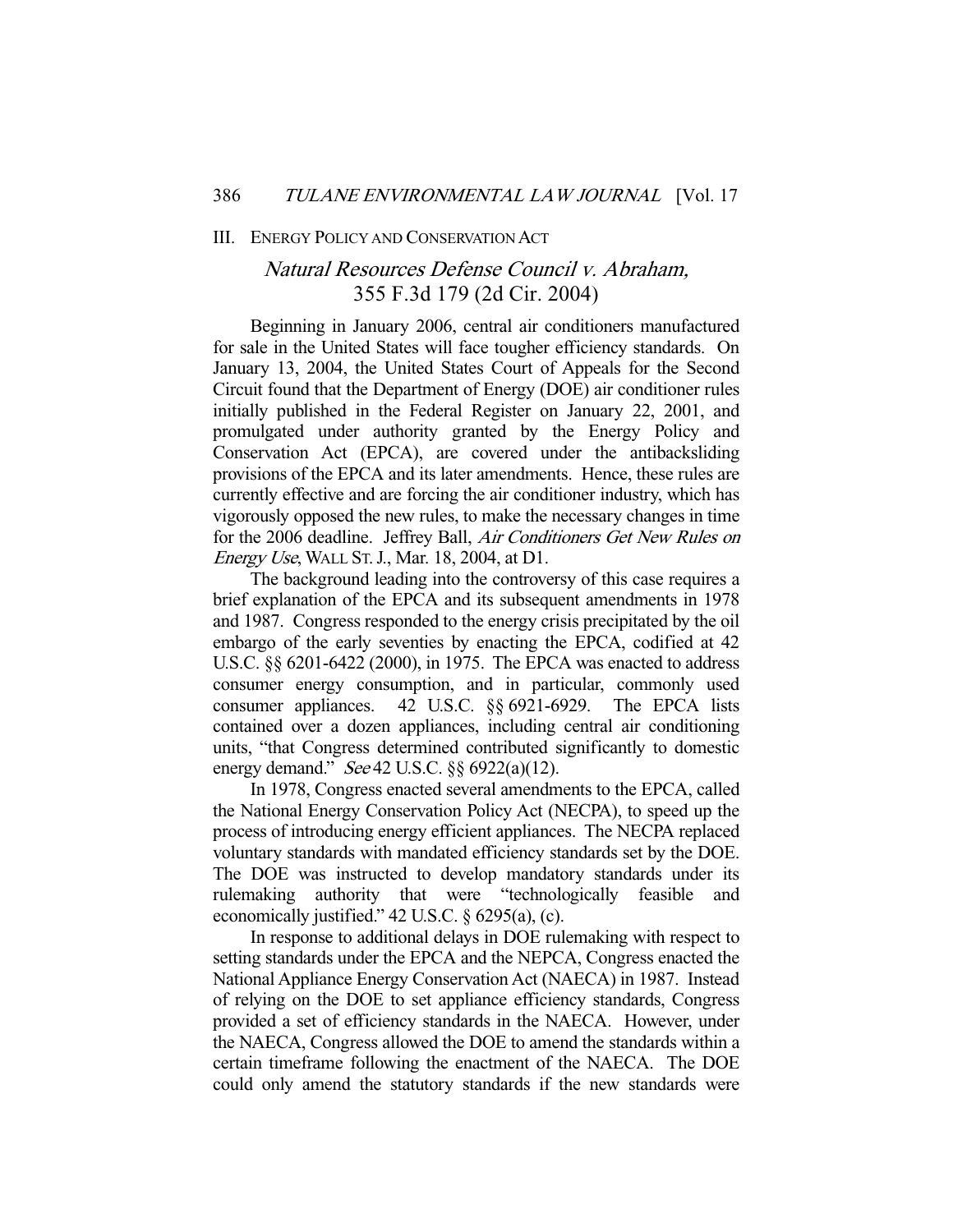"designed to achieve the maximum improvement in energy efficiency . . . which the Secretary determines is technologically feasible and economically justified."  $42$  U.S.C.  $\S$  6295(o)(2)(A).

 In the 1987 amendments, Congress added an antibacksliding provision that prohibits the DOE from promulgating standards under the NAECA that are less energy efficient than the existing standards set out by Congress or by previous DOE rulemaking procedures. The provision states that "[t]he Secretary may not prescribe any amended standard which increases the maximum allowable energy use, . . . or decreases the minimum required energy efficiency, of a covered product." 42 U.S.C. § 6295(o)(1). The DOE's interpretation of this provision lies the heart of this case.

 On January 22, 2001, following notice and comment, the DOE promulgated a set of amended central air conditioner efficiency standards. These efficiency standards—expressed in terms of a "Seasonal Energy Efficiency Ratio," (SEER)—were for central air conditioners and central air conditioners with heat pumps. The January 22, 2001, rule stated that its effective date was February 21, 2001. The rule further stated that manufacturers had until January of 2006 to comply with the new efficiency standards.

 Shortly after the January 22 rule became final, the Air Conditioning and Refrigeration Institute (ARI) filed a suit seeking review of the rule in the United States Court of Appeals for the Fourth Circuit. The DOE subsequently issued a rule on May 23, 2002, that offered DOE's interpretation of 42 U.S.C. § 6295(o)(1), withdrew the January 22, 2001, rule, and adopted the lower efficiency standards endorsed by the ARI.

 In June 2001, the petitioners in this case, consumer and environmental advocacy groups and several states, filed suit in the United States District Court for the Southern District of New York requesting review of the DOE's rules delaying the new efficiency standards. The case was dismissed after the district court determined that it did not have subject-matter jurisdiction. New York v. Abraham, 199 F. Supp. 2d 145 (S.D.N.Y. 2002). After the May 23, 2002, rule was promulgated, the petitioners filed suit in the United States Court of Appeals for the Second Circuit. The petitioners claimed: (1) the district court incorrectly concluded that it lacked subject matter jurisdiction; (2) that 42 U.S.C.  $\S$  6295(o)(1) (or section 325(o)(1) of the Act) prevents backsliding, and therefore prevented the DOE from suspending and withdrawing the January 22, 2001, standards; (3) that the subsequent February 2, 2001, and the April 20, 2001, rules were invalid because they were promulgated absent notice and comment as required by the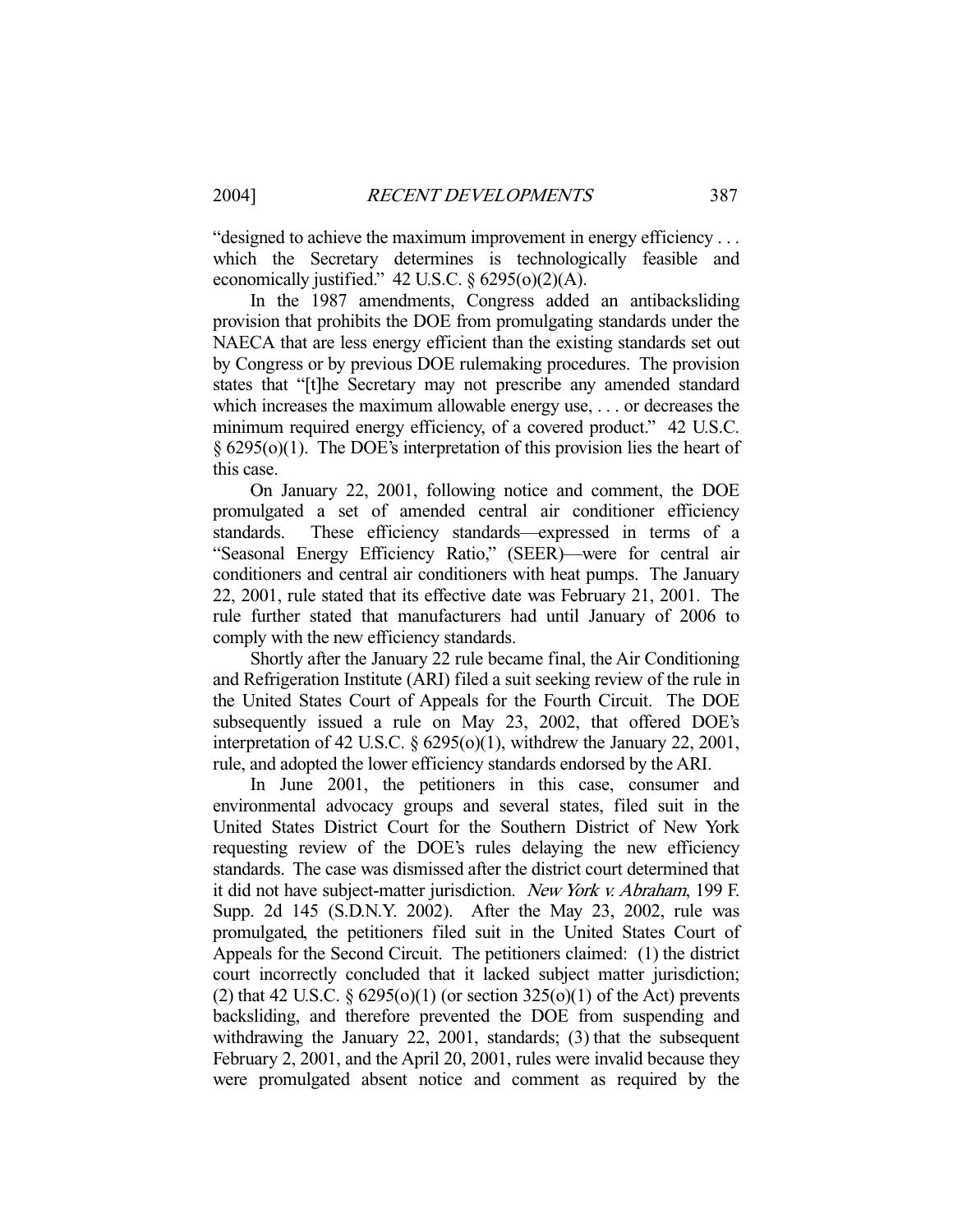Administrative Procedure Act (APA); (4) that the new standards under the May 23, 2002, rule were not supported by substantial evidence that they are designed to meet the requirements of the EPCA and its amendments; and (5) that the DOE's replacement standards violated the National Environmental Policy Act (NEPA).

 Addressing the jurisdiction issue first, the Second Circuit found, absent specific instances enumerated in the EPCA, the jurisdiction to review rulemaking is with the court of appeals. The court noted that section 6306(b)(1) grants appellate courts jurisdiction to hear cases arising under the EPCA. The court rejected the petitioners' claim that the district court has general federal question jurisdiction under 28 U.S.C. § 1331. While general federal question jurisdiction serves as a "default" rule, the court, relying on *Florida Power & Light v. Lorian*, 470 U.S. 729, 737 (1985), found that the EPCA's statutory scheme, the applicable legislative intent, and the traditional allocation of authority all support the conclusion that jurisdiction in this case belongs with the circuit court.

 The court next addressed the application of the antibacksliding provision, 42 U.S.C.  $\S 6295(0)(1)$ . The court rejected the DOE's assertion that the triggering event for the antibacksliding provision was the "effective" date of the new rule. The court stated that allowing the triggering event to be the effective date would permit the DOE to suspend indefinitely the application of new standards. It reasoned that this would defeat the purpose of the antibacksliding provision. The court, after reviewing the entire statutory scheme of the EPCA and its amendments, concluded that the triggering event for  $\S 6295$  is the date the rule is published in the Federal Register. Therefore, the antibacksliding rule was triggered on January 22, 2001, with respect to the central air conditioning efficiency standards. Hence, all rules promulgated thereafter would have to meet or exceed the efficiency levels of the January 22, 2001, rule. Accordingly, the May 23, 2002, replacement standards were void because they essentially constituted backsliding under § 6295(o)(1). Additionally, the post January 22, 2001, rules suspending the effective date of the January 22, 2001, rule were also invalid.

 The court also rejected the DOE's argument that its interpretation of the antibacksliding provision was entitled to *Chevron* deference. See Chevron, U.S.A., Inc. v. Natural Resources Defense Council, Inc., 467 U.S. 837 (1984) (finding that an agency's construction of a statute must be given deference if Congress has not spoken clearly on the issue, and if the agency's interpretation is based on a permissible construction of the statute). The court concluded that the statutory language, on its face,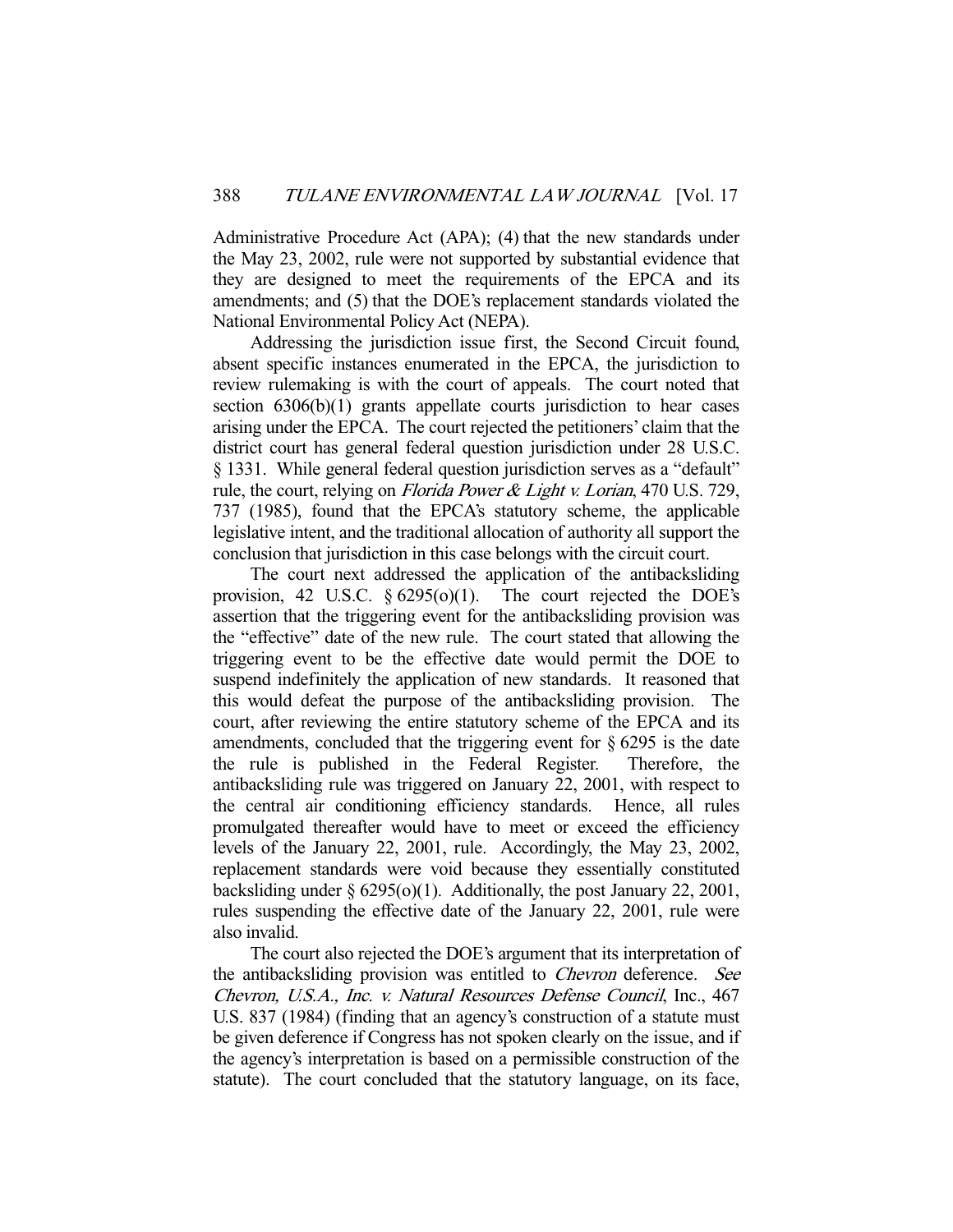indicates that Congress has spoken clearly on the issue. Therefore, the remaining analysis under the two-prong *Chevron* test was not necessary. The court also concluded that the DOE did not have inherent power to reconsider the final rules.

### Mustafa Paul Ostrander

### IV. FEDERAL ADVISORY COMMITTEE ACT

# Colorado Environmental Coalition v. Wenker, 353 F.3d 1221 (10th Cir. 2004)

The facts of *Colorado Environmental Coalition v. Wenker* arose when Secretary of the Interior, Gale Norton, made allegedly biased appointments to three Colorado Resource Advisory Councils in 2001. Resource Advisory Councils (RACs) are groups whose members advise the Bureau of Land Management (BLM) and the Secretary of the Interior regarding federal land use policy. The Federal Land Policy and Management Act (FLPMA) of 1976, 43 U.S.C.§§ 1701-1785 (2000), requires that the members of such advisory councils be "representative of the various major citizens' interests concerning the problems relating to land use planning." 43 U.S.C. § 1739(a). BLM regulations define three distinct groups of interests that must be represented: (1) people with interests in the use of the land (2) environmental groups, archeological groups, and wild horse and burro interest groups and (3) state, county, and local public officers, representatives of local Indian tribes, and academia. 43 C.F.R. § 1784.6-1(c).

 Public notice of the fourteen vacancies on the Colorado RACs was given via a publication in the Federal Register and a press release calling for nominations. Each application for the vacancies was required to include letters of recommendation from the interest groups that supported the nominee. By the closing date, the BLM had received fifty applications from the public, all of which included the required letters of recommendation. However, approximately two weeks after the closing date, Colorado Governor Bill Owens submitted a letter containing thirteen nominations for the RAC vacancies that included no letters of reference or other documentation in support of the nominees. Only three of these individuals later submitted letters of reference to the BLM. On September 25, 2001, the BLM announced that Secretary Norton had filled the fourteen vacancies—only one appointee was selected from the pool of fifty public applicants, while all thirteen of Governor Owens's nominations received appointments to the RACs.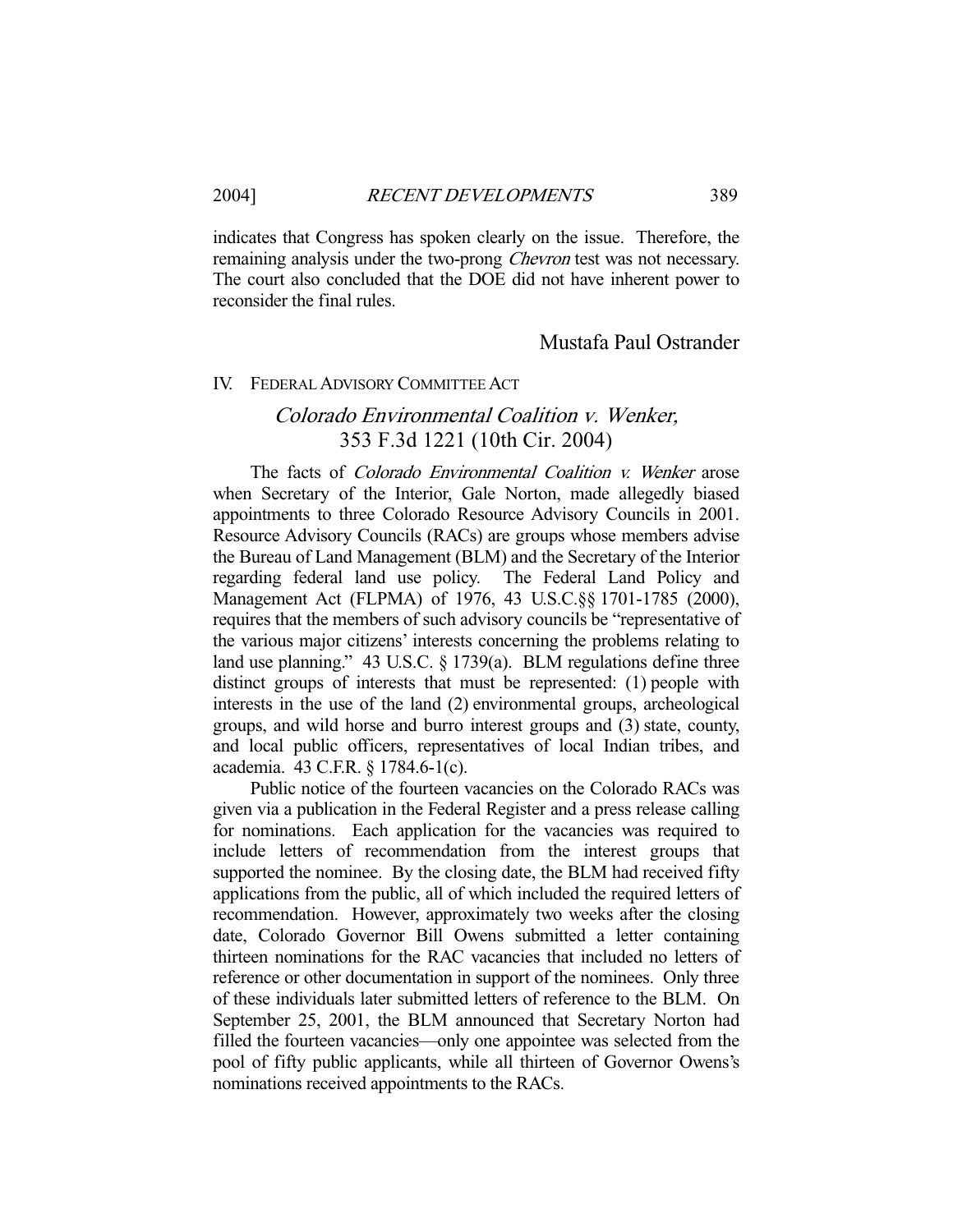The Colorado Environmental Coalition and the Colorado Mountain Club, two Colorado environmental organization, and two of the individuals who had publicly applied for the appointments sought declaratory and injunctive relief in the United States District Court for the District of Colorado. They alleged that the Secretary of the Interior did not adhere to the procedural requirements of the Federal Advisory Committee Act (FACA), 5 U.S.C. app. 2 § 4, and of the BLM regulations. FACA, a generally applicable law for all federal advisory committees, mandates that advisory committees be "fairly balanced in terms of the points of view represented and the functions to be performed" and that they "not be inappropriately influenced by the appointing authority or by any special interest." 5 U.S.C. app. 2  $§$  5(b)(2)-(3). The plaintiffs claimed that ten of the appointments were made without letters of reference, thirteen of the appointments were made in response to "inappropriate influence" by Governor Owens, and the appointments did not satisfy the "fairly balanced representation" requirement. The district court dismissed the case, holding that the plaintiffs had no standing because they suffered no injury-in-fact and that FACA and the BLM regulations provided no meaningful standard of review. The plaintiffs appealed, seeking a reversal of the dismissal.

 The United States Court of Appeals for the Tenth Circuit held that the plaintiffs' only justiciable claim was that the appointments did not meet the "fair membership balance" requirement included in both FACA and the BLM regulations. The Tenth Circuit also held that only the two individual plaintiffs, and not the two environmental organizations, had standing to bring the claim.

 The Tenth Circuit found that the letter of reference requirement mandated by BLM regulation 43 C.F.R. § 1784 was not reviewable by the court because the regulation provided no meaningful standard of review. The court relied on the Supreme Court decision American Farm Lines v. Black Ball Freight Service, 397 U.S. 532 (1970), for its reasoning that when the nature of an agency regulation is for the benefit of the agency's transaction of business, rather than for the procedural benefits of third parties, the agency is not required to adhere to that regulation. The Tenth Circuit concluded that the letter of reference requirement was for the benefit of the agency because it simply furthered the ease of the agency's inquiry into the applicant's background. The Secretary of the Interior maintained discretion as to the final decision after the background inquiry. The court further found that the plaintiffs were not prejudiced by the lack of letters of reference for ten of the nominees, because eliminating those nominees from consideration would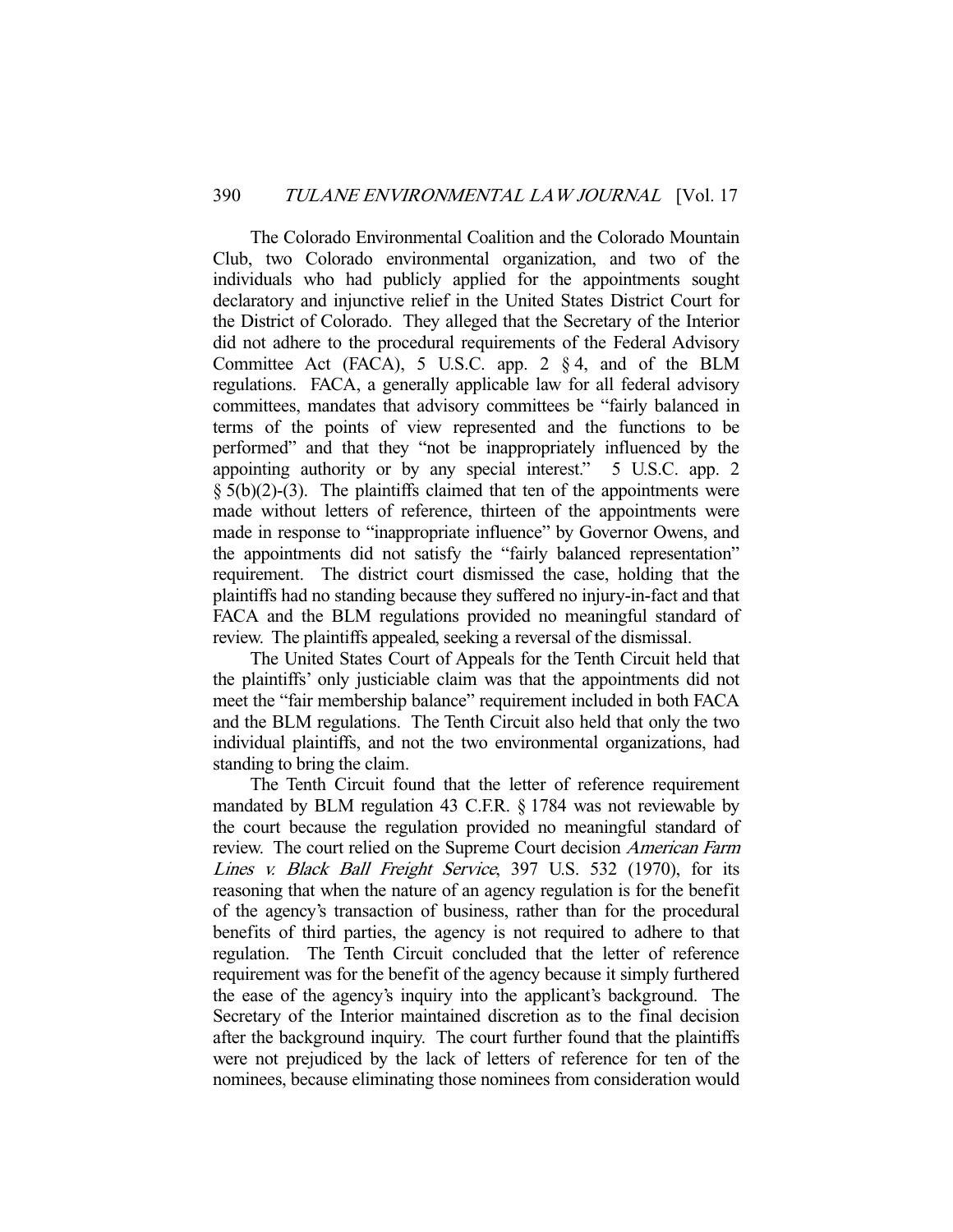have only minimally increased the plaintiffs statistical chances of obtaining the appointment.

 Similarly, the Tenth Circuit found that the inappropriate influence claim was not justiciable because FACA did not provide a meaningful standard of review. FACA provides that "the advisory committee will not be inappropriately influenced by the appointing authority or by any special interest." 5. U.S.C. app. 2  $\S$  5(b)(3). The court stated that the plaintiffs' claim that the Governor will have inappropriate influence over the RACs due to the selection of a large portion of his nominees was not justiciable because it was too hypothetical to provide a standard for review. The court noted that the issue of the number of appointees backed by the Governor's interest would be considered in the "fair membership balance" inquiry.

 The "fair membership balance" claim was reviewable because the BLM regulations did provide "law to apply." The Tenth Circuit relied on Citizens to Preserve Overton Park v. Volpe, 401 U.S. 402 (1971), in which the Supreme Court considered a statute prohibiting the Secretary of Transportation from providing funding to highways through public parks when a "feasible and prudent alternative" was available. In Overton Park, even though the "feasible and prudent alternative" standard was not well-defined by the statute and required a balancing of interests, the Court found that there was "law to apply." The BLM regulation at issue in the present case provided a more concrete standard than the "feasible and prudent alternative" standard of Overton Park because it actually lists three distinct subgroups that must be represented to achieve the necessary "fair balance." In addition, the BLM regulations provide three specific models as to how the membership may be distributed amongst the three subgroups. Therefore, the Tenth Circuit found that a "fair membership balance" standard existed in the regulations.

 Lastly, the Tenth Circuit addressed the standing of the plaintiffs. In addition to meeting the traditional standing requirements, the plaintiffs were required to meet the heightened standing requirements of the Administrative Procedure Act: final agency action and an injury within the zone of interests protected by the statute (here FACA and the BLM regulations). The court found that the individual plaintiffs had a personal interest in "a right to a fair chance to be appointed to a RAC." At the pleading stage, the plaintiffs had sufficiently shown that they may have been injured by the domination of the Governor's influence in the selection of the appointments. In contrast, the court found that the two environmental organizations did not have standing because the BLM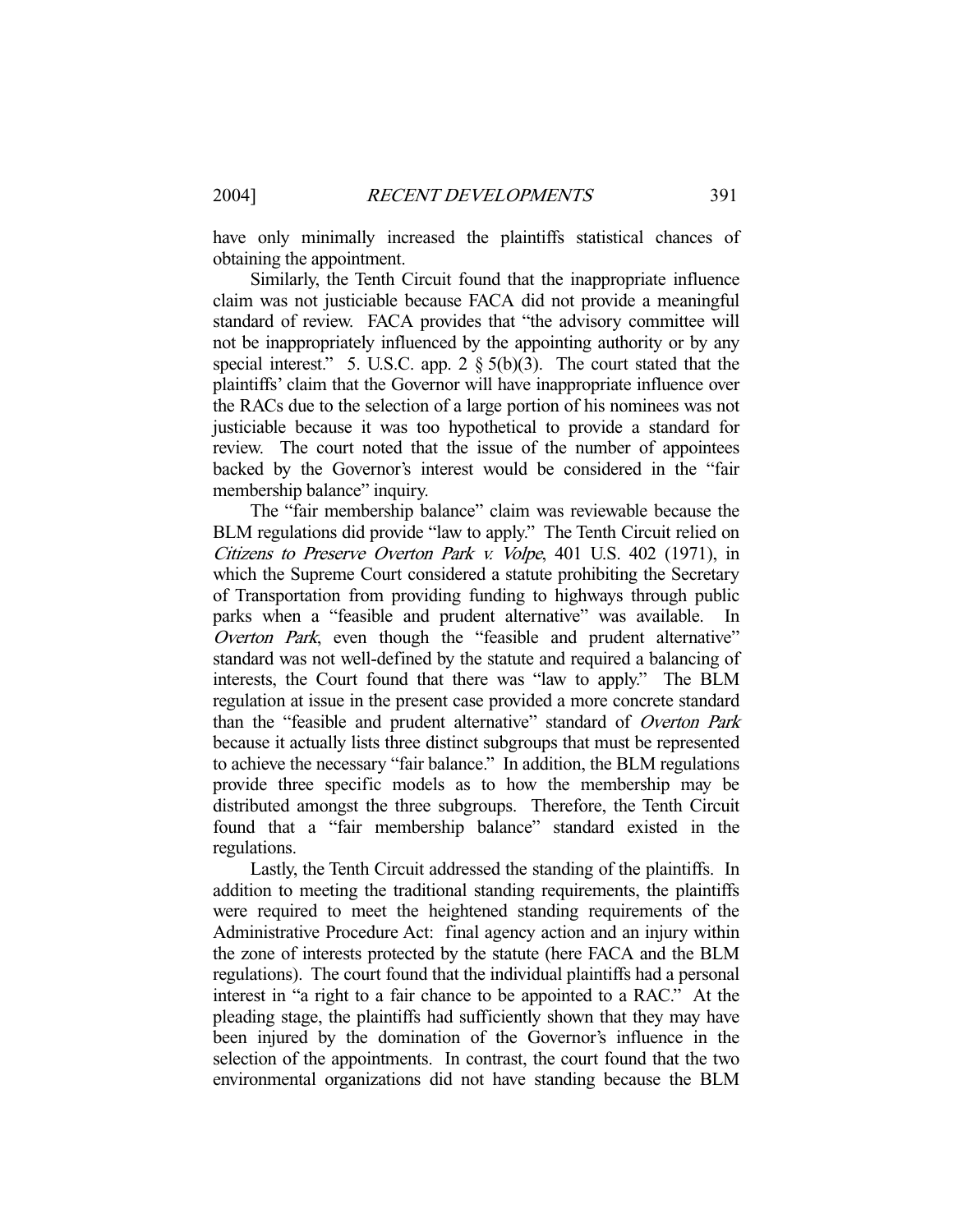regulations afforded them no interest which was injured. The environmental organizations had no possibility of obtaining appointments to the RACs and, as special interest groups, they could have no influence further than the letters of recommendations in the appointment process.

Clare Bienvenu

### V. NATIONAL ENVIRONMENTAL POLICY ACT

# Lee v. United States Air Force, 354 F.3d 1229 (10th Cir. 2004)

 The appellants in this case are ranchers and livestock raising associations who brought suit against the United States Air Force (U.S. Air Force) alleging violations of the National Environmental Policy Act (NEPA), 42 U.S.C. §§ 4321-4370f. The appellants claimed that the U.S. Air Force violated NEPA by permitting the German Air Force to station thirty fighter aircrafts at Holloman Air Force Base in addition to the twelve already there.

 In 1992, the United States and Germany commenced negotiations to launch the German Air Force (GAF) training program. The United States selected Holloman, New Mexico, as the site for the beddown of up to forty-two German Air Force Tornado PA-200 aircrafts. The appellants argued that the U.S. Air Force neglected to assess the environmental impact of its proposed action and consider reasonable alternatives.

 The United States Court of Appeals for the Tenth Circuit began its analysis by noting that it does not defer to the district court's decision when reviewing agency actions. Under the Administrative Procedure Act (APA), 5 U.S.C. § 704, a reviewing court has discretion to set aside agency actions, findings, and conclusions it finds "arbitrary, capricious, an abuse of discretion, or otherwise not in accordance with law." The court applied this standard in accordance with the APA and did not find any administrative determinations to set aside for substantial procedural or substantive reasons.

 NEPA details the procedures by which federal agencies must examine the environmental consequences of their projected actions. Before executing a proposed action, federal agencies are required to conduct an environmental assessment (EA). The EA must be followed by either: (1) a finding of no significant impact (FONSI) that concludes that the proposed action will not significantly affect the environment; (2) when a FONSI cannot be issued, federal agencies must develop an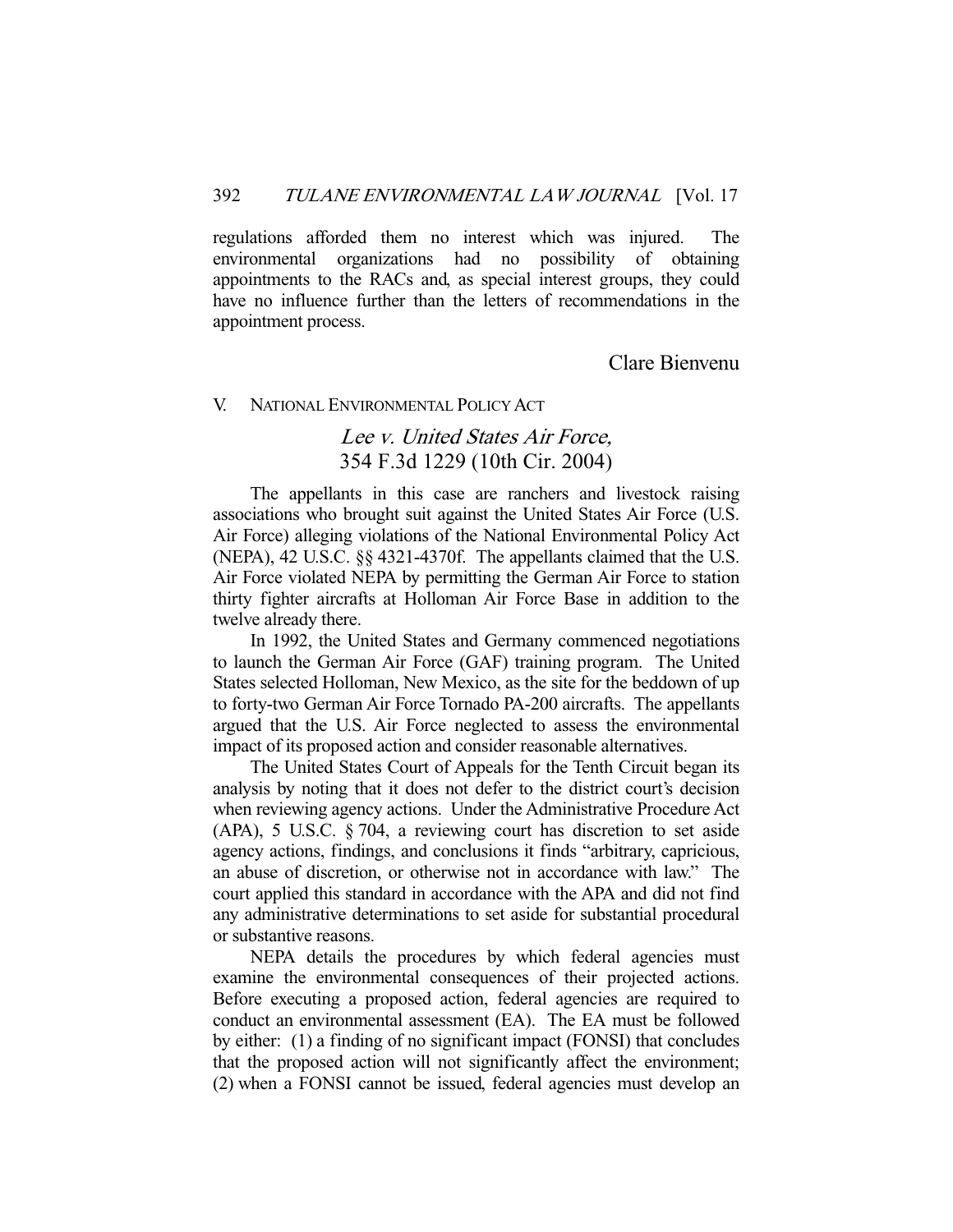environmental impact statement (EIS) in which they look at the potential environmental impacts of their proposed action on the human environment. The EIS must discuss the variations on the proposed actions and offer alternatives to the proposed actions.

 NEPA's reporting requirements are intended to hold federal agencies accountable for their activities by making them scrutinize the environmental impacts of their actions. NEPA's requirement that the agencies make pertinent information available to the public is intended to facilitate an exchange of ideas and assure the public that the agency has considered environmental issues in its administrative process.

 NEPA does not set standards or authorize specific results. Further, under NEPA, agencies are not obligated to place environmental concerns before other valid concerns. The procedural requirements of NEPA allow courts to review agencies' compliance with NEPA to make sure that the agency has contemplated and revealed the environmental impact of its actions and that its decision is not arbitrary and capricious.

 In its analysis of the NEPA claims, the court first considered the appellants' argument that agencies must prepare an environmental impact statement (EIS) in which they explore the environmental impact of the proposed action and consider alternatives to the proposed action. The court rejected this argument, stating that an EIS is not necessary if an EA is prepared and it results in a FONSI.

 NEPA requires an EIS to include an examination of alternatives to the proposed action. The appellants claimed that this requirement was not met because the EIS did not discuss alternate air force bases for the German Air Force expansion. The U.S. Air Force maintained that the Holloman Air Force base was the only reasonable option. The court deferred to the U.S. Air Force by noting that NEPA does not compel agencies to analyze the environmental consequences of options that are too remote, uncertain, impractical, or ineffective. NEPA allows agencies to reject such alternatives in good faith.

 With respect to economic impacts, the court decided that the EIS's treatment of the land valuation issue did not violate NEPA. In spite of the fact that the EIS did not discuss the documentation used for the valuation, the court found that agencies need only gather and furnish information on "reasonably foreseeable significant adverse impacts" that are essential for choosing from alternatives when the costs for obtaining the information is reasonable.

The court next addressed the noise impacts. Citing Custer County Ass'n v. Garvey, the court noted that agencies are allowed to use their own experts provided that their decisions are not arbitrary and capricious.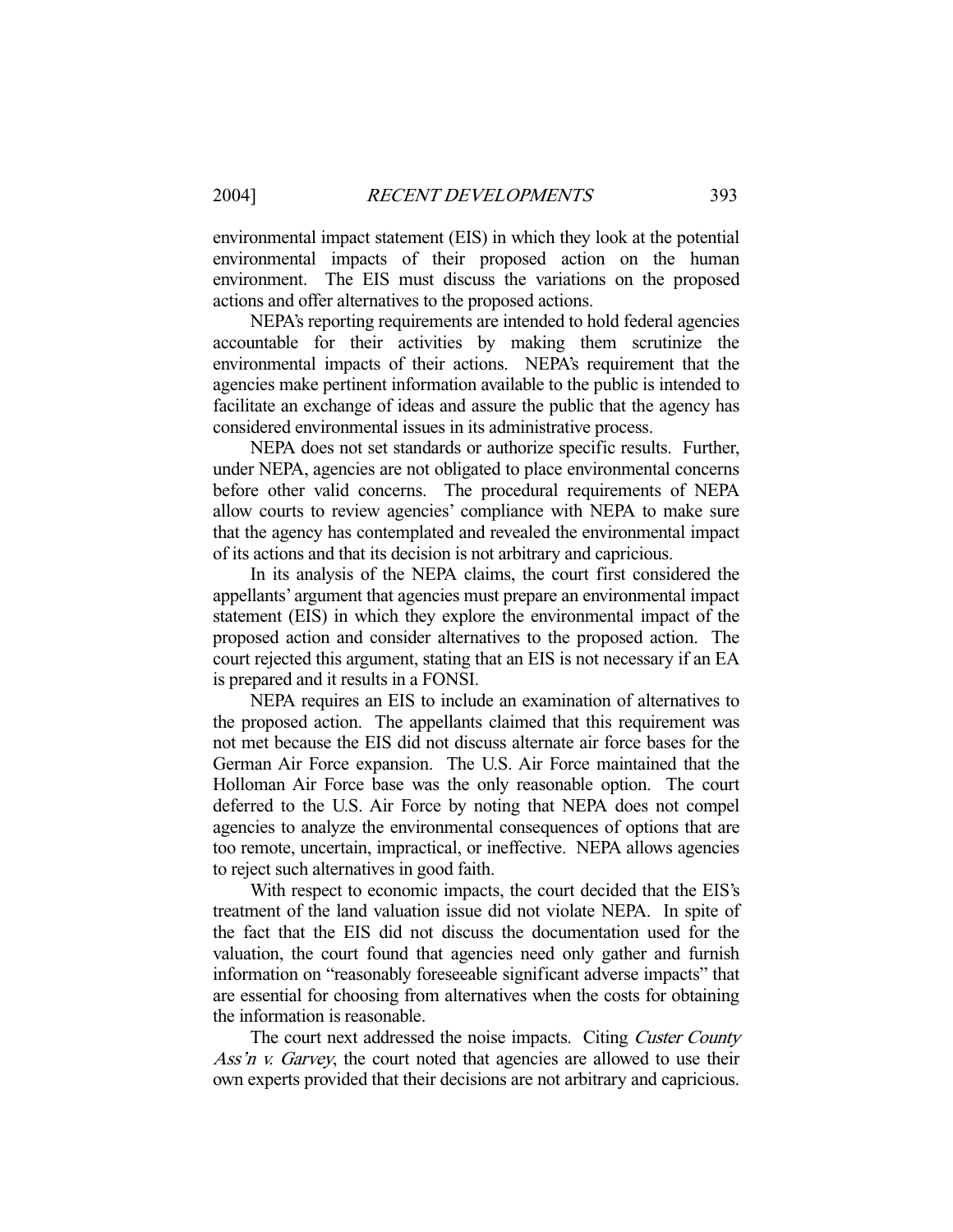256 F.3d 1024, 1035 (10th Cir. 2001). The court found that the noise analysis in the EIS was adequate since the U.S. Air Force used three different well-known and accepted noise metrics to gauge the noise impact of the proposed action. The methods used by the appellees were not found arbitrary and capricious because they were recognized by the Federal Aviation Administration and Air National Guard. In light of this finding, the court deemed the contradictory extra-record affidavits produced by the appellants unnecessary and affirmed the district court's decision to strike the affidavits.

 The appellants further challenged the EIS by asserting that the effects of aerial refueling were not considered in the noise impact analysis. The court disagreed, noting that the EIS named aerial refueling training as part of the GAF training regimen. Since the EIS noise impact methodology was upheld previously, the court rejected the appellants' challenge to the effects of aerial refueling.

 The Tenth Circuit next stated that the U.S. Air Force used the "best available scientific information" when developing the EIS. Custer County, 256 F.3d at 1034. The court dismissed the appellants argument that the studies relied on in the EIS were outdated and insufficient. The court noted that the EIS was based on studies of various animals over the span of thirty-six years and found that such coverage left no reason to question the accuracy of the studies.

 The appellants additionally claimed that the EIS was deficient because it did not address the environmental and economic impacts of forest fires caused by aircraft accidents. The court rejected this claim, stating that a supplemental EIS to address these impacts was unnecessary. The court found that the U.S. Air Force properly addressed the risk of accidents in its EIS by acknowledging the risk, explaining its method for calculating the risk, and publishing the results of the calculations. Furthermore, the court added that the mere occurrence of accidents after publication of the EIS is not indicative of error on the part of the agency and does not necessitate a supplemental EIS.

 Finally the court dismissed the appellants' claim in regard to standing. The appellants argued that the U.S. Air Force's Agreement with the GAF was an international agreement and should have been submitted to the Secretary of State for approval pursuant to the Case-Zablocki Act, 1 U.S.C. § 1126(c). The court noted that the appellants failed to cite authority for their belief that NEPA required the reviewing court to determine whether an agency has a "legal basis" for its actions. Additionally, the court affirmed the district court by holding that the appellants did not have standing to challenge the U.S. Air Force under the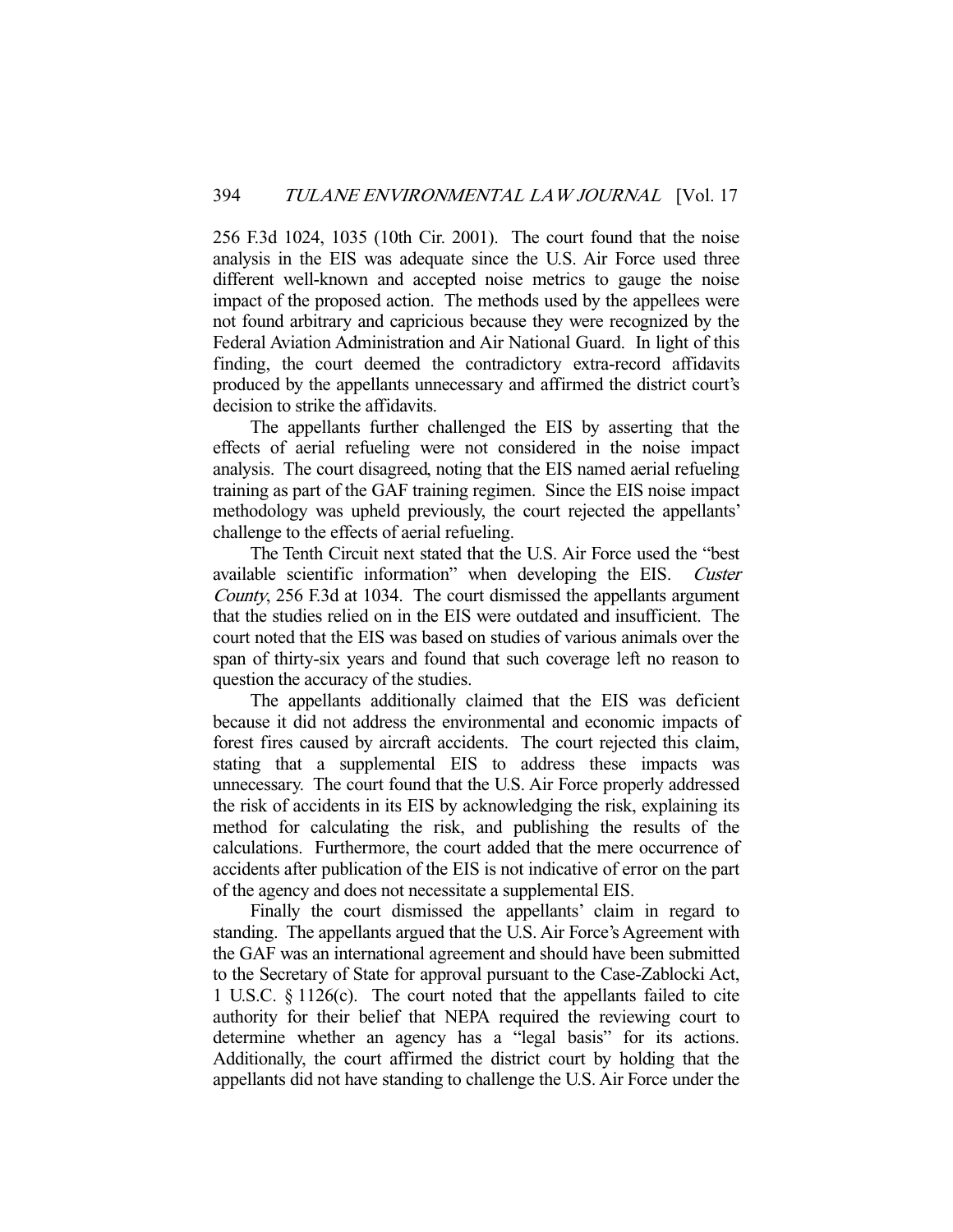Case-Zablocki Act since the act does not create a private right of action. The court pointed out that the appellants could not show that they had suffered an injury falling within the "zone of interests" protected by the Act. In conclusion the court held that the appellants did not have standing under the Case-Zablocki Act as the Act is only intended to organize the relations of Congress and the President during negotiations with foreign entities.

Ugochi Ikpeoha

### VI. RESOURCE CONSERVATION AND RECOVERY ACT

# Holy Cross v. United States Army Corps of Engineers, 2003 WL 22533671

 In Holy Cross v. United States Army Corps of Engineers, the United States District Court for the Eastern District of Louisiana held that the United States Army Corps of Engineers (Corps) is not immune from citizen suits, but instead must be held to the same standard as any other defendant. The plaintiffs, Holy Cross Neighborhood Association, the Gulf Restoration Network, and the Louisiana Environmental Action Network, sued the Corps to enjoin it from "dredging, stirring up, releasing, and disposing allegedly hazardous waste-contaminated sediments" from the Inner Harbor Navigational Canal (the Industrial Canal) as part of the Industrial Canal Lock Replacement Project (Project) under the National Environmental Policy Act (NEPA) and the Resource Conservation and Recovery Act (RCRA). The Corps moved to dismiss the RCRA claim for failure to state a claim and lack of subject matter jurisdiction. The United States District Court for the Eastern District of Louisiana denied the Corps's motion to dismiss, and in the same motion granted the plaintiffs' motion for summary judgment on standing.

 The Industrial Canal runs through New Orleans, Louisiana, near the historic Holy Cross neighborhood. The Canal uses a lock that the Corps first constructed in the 1920s. In the 1950s, anticipating a future need to replace the lock, Congress provided for and approved the lock replacement at a time to be determined by the Corps. In 1998, the Corps announced its plan to replace the current lock, which is 75 feet wide by 640 feet long by 31.5 feet deep, with a much larger lock measuring 110 feet wide by 1200 feet long by 36 feet deep. The new lock requires dredging the Industrial Canal as part of the construction plan.

 Using the citizen suit provision of RCRA section 7002, the plaintiffs alleged that the Corps's planned dredging of the Industrial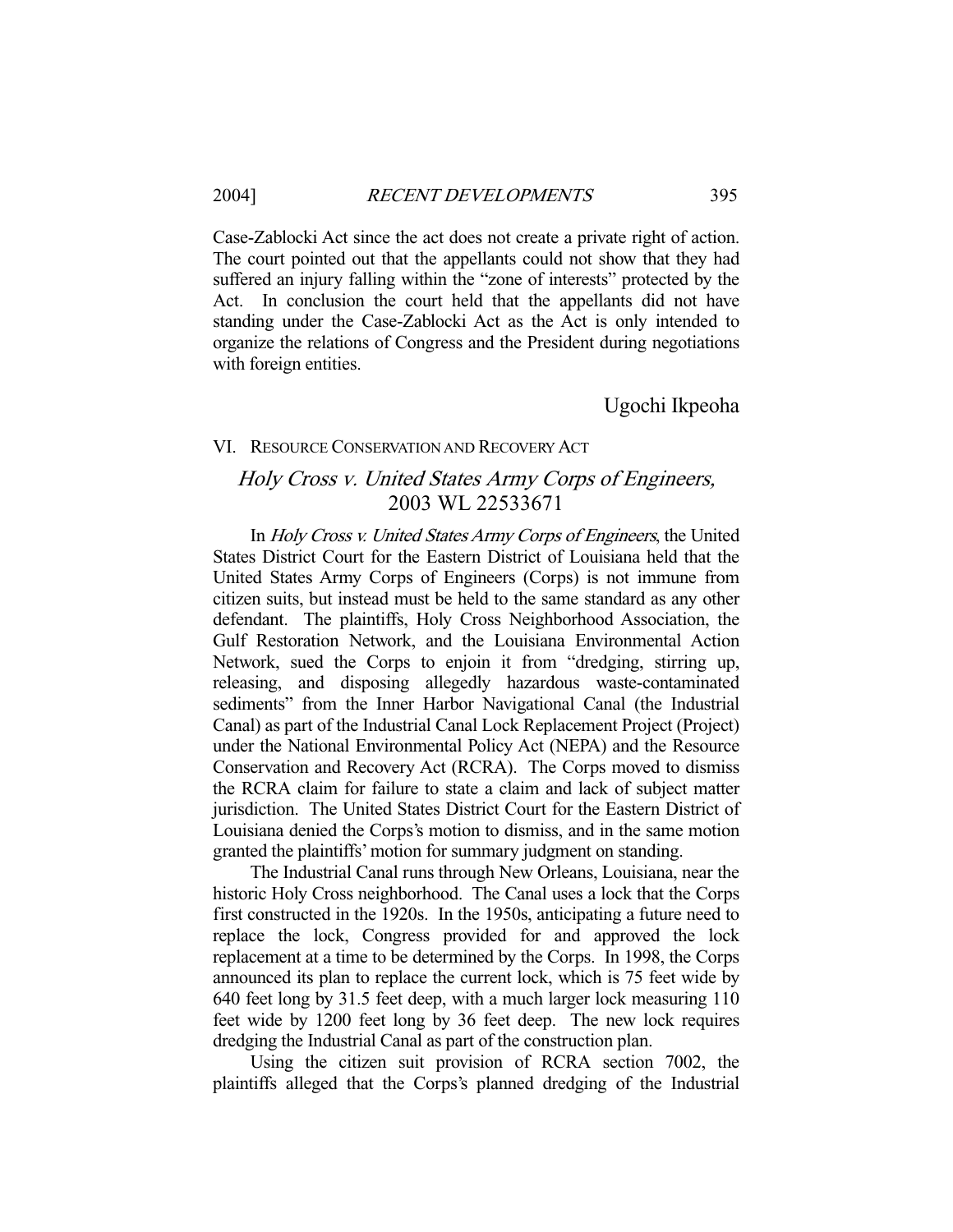Canal contributes "to the past or present handling, storage, treatment, transportation, or disposal of any solid and hazardous waste which may present an imminent and substantial endangerment to health or the environment." 42 U.S.C. § 6972(a) (1988). In its motion to dismiss, the Corps argued that the plaintiffs' complaint lacked subject matter jurisdiction because the complaint contemplated future events, i.e., the dredging, for which Congress did not waive sovereign immunity. Furthermore, the Corps alleged that the complaint failed to state a claim because it did not meet the notice pleading requirements of Rule 8 of the Federal Rules of Civil Procedure.

 In analyzing the issues, the court broke the arguments into three subject areas: dredging, siting of the disposal facility, and maintenance of the Industrial Canal. As part of the dredging analysis, the court summarized the Corps's arguments into two points. First, the Corps claimed that Congress only waived sovereign immunity for suits arising out of "past or present, not future, actions." Therefore, the Corps argued, until the dredging begins, it is not contributing to past or present handling of solid or hazardous waste. Rejecting this argument, the court "agree[d] with plaintiffs that the purpose of RCRA would hardly be satisfied if parties could not bring suit until damage had occurred or offensive conduct had commenced." The court, citing the United States Court of Appeals for the Third Circuit, noted that "RCRA is a remedial statute, which should be liberally construed." United States v. Price, 688 F.2d 204, 211, 213-14 (3d Cir. 1982). Because sections 7002 and 7003 of RCRA contain "identical language, the citizen suit provision [should be interpreted] analogously with [section 7003] which details the requirements that must be met in order for the Environmental Protection Agency to bring a RCRA suit." Then, drawing on United States Court of Appeals for the Fifth Circuit case law and EPA guidance defining "contribute," the court concluded that "though [RCRA] refers to past or present acts, [its] primary purpose is to 'reduce the generation of hazardous waste and to ensure [its] proper treatment, storage, and disposal . . . , so as to minimize the present and future threat to human health and the environment." Meghrig v. KFC Western, Inc., 516 U.S. 479, 483 (1996). Therefore, the Corps is not immune from a RCRA section 7002 citizen suit for future dredging.

 Additionally, the plaintiffs do not have to wait until dredging begins to bring suit. Quoting from United States v. Waste Industries, the court noted that "[i]t is not necessary to 'prove that an emergency exists to prevail under [RCRA], only that circumstances may present an imminent and substantial endangerment.'" 734 F.2d 159, 168 (4th Cir. 1984).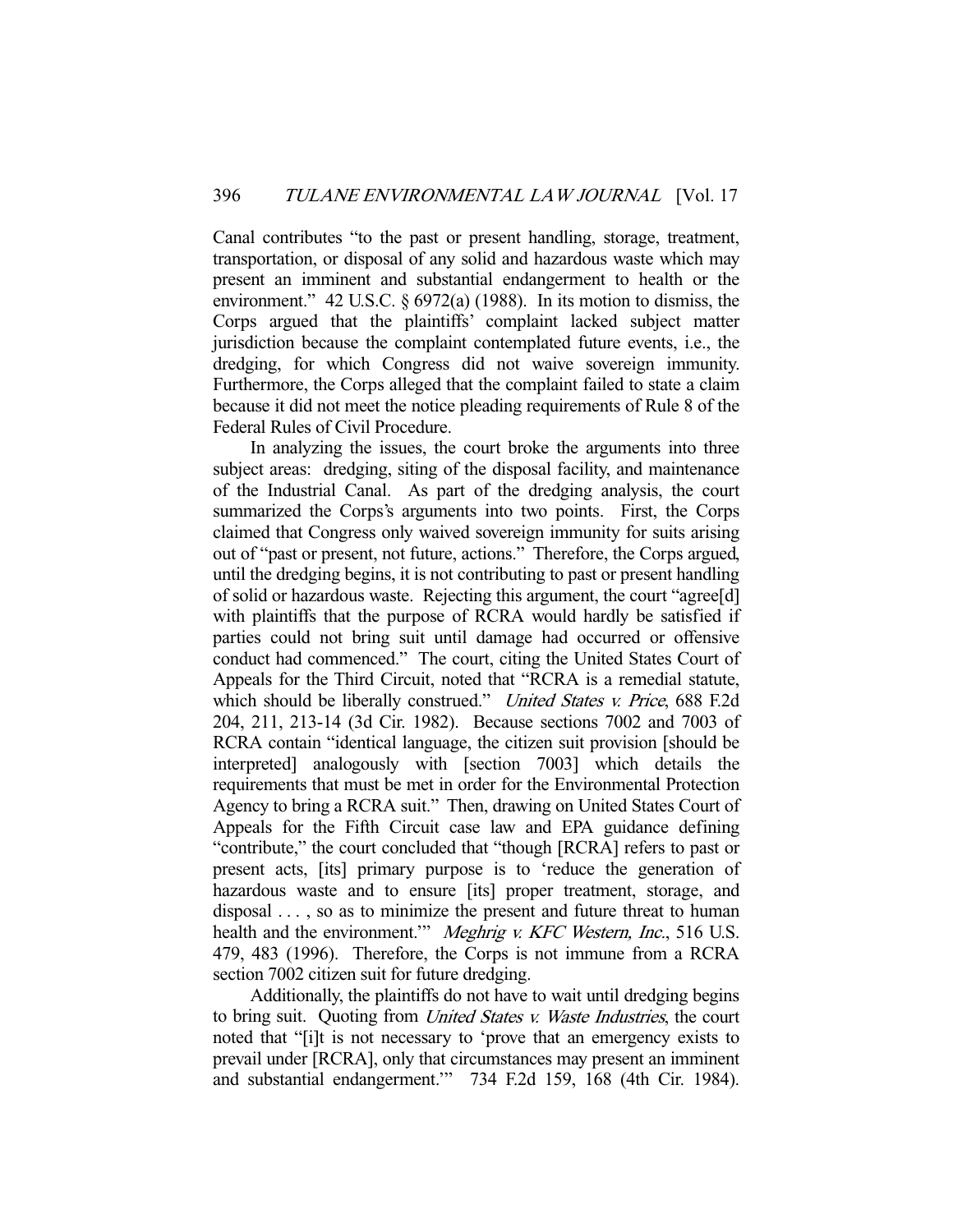Accepting all of the plaintiffs' claims as true, as is required under Federal Rule of Civil Procedure 12(b)(6), the court concluded that the plaintiffs "sufficiently stated a cause of action under RCRA."

 Next, the court analyzed the Corps's argument that the complaint constituted a prohibited collateral attack on the siting of a hazardous waste disposal facility, which is prohibited by RCRA section 7002. However, the court held that as "there was no permitting or other administrative processes to which this lawsuit would be collateral, ... [the lawsuit] does not constitute a collateral attack and is not prohibited by the exclusion contained in the RCRA."

 Finally, the court addressed whether the plaintiffs' allegations concerning the Corps's maintenance of the Industrial Canal met Rule 8 notice pleading requirements under the Federal Rules of Civil Procedure. Specifically, the Corps argued that the plaintiffs failed to allege facts showing how the Corps is contributing to the handling, storage, treatment, transportation, or disposal of solid or hazardous waste presenting an imminent and substantial endangerment to health and the environment. Citing to numerous allegations in the complaint including the presence of "toxins, such as Polycyclic Aromatic Hydrocarbons, at levels exceed[ing] standards for non-industrial and industrial sites" in the Industrial Canal, the court concluded that the plaintiffs' complaint satisfied notice pleading requirements "by putting the [Corps] on notice that the RCRA claim rests on the management of and plan to dredge the Industrial Canal."

 For these reasons, the court denied the Corps's motion to dismiss for lack of subject matter jurisdiction and for failure to state a claim. The most significant aspect of this order is that it put the government, in this case the Corps, on notice that it is held to the same standard as any other defendant under the RCRA section 7002 citizen suit provision. Thus, in this case, the Corps cannot publish an adequate Final Environmental Impact Statement to the public and the executive agencies without adequately determining the nature and extent of the contamination of the Industrial Canal sediments before dredging.

M. Nicole Adame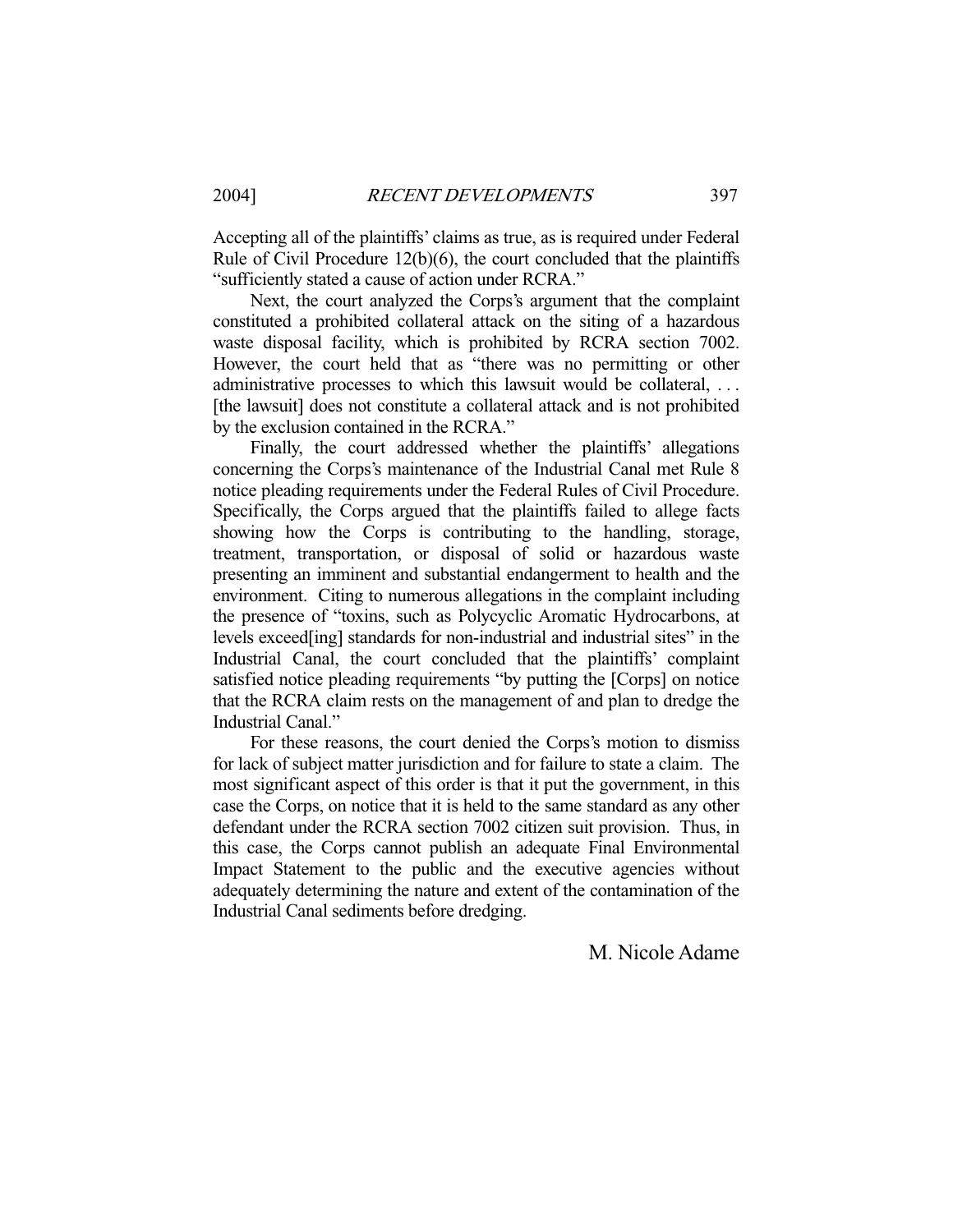#### VII. WILDERNESS ACT

# Wilderness Society v. United States Fish and Wildlife Service, 353 F.3d 1051 (9th Cir. 2004)

 The issue in this case was whether a government program to restock salmon hatcheries constituted an unlawful "commercial enterprise" under the Wilderness Act. Despite the fact that the restocking would cause little to no noticeable effect on the Kenai Wilderness Area, the United States Court of Appeals for the Ninth Circuit held that the United States Fish and Wildlife Services (USFWS) salmon enhancement program violated the Wilderness Act, 16 U.S.C. §§ 1131-1136 (2000), because it constituted a commercial enterprise in violation of the Act's clear language. The dispute arose in Alaska's Kenai Wilderness when the USFWS approved a program that would introduce six million hatcheryraised sockeye salmon fry per year into Tustumena Lake, an area designated by Congress as wilderness.

 In 1964, Congress enacted the Wilderness Act in an effort to preserve public lands in their natural form, free from any sign of man's presence. Under the Act, the Secretary of the Interior recommends suitable federal lands to the President for preservation as wilderness. The President in turn makes a recommendation to Congress, which then has the power to designate the lands as wilderness. A wilderness designation carries significant ramifications because it renders the land unusable for any purpose except preservation. In wilderness areas, absolutely no commercial activity is permitted to disturb the land. This is a marked difference from other federal lands, such as national forests, which often permit activities such as mining and logging.

 In 1980, the Alaska National Interest Lands Conservation Act (ANILCA) set aside 1.35 million acres of wildlife refuge, including Tustumena Lake, as the Kenai Wilderness. The Alaska Department of Fish and Game (ADF&G) had been collecting salmon eggs in Tustumena Lake for research purposes and to help stock the lake with sockeye salmon since 1974. In 1989, the ADF&G and the USFWS agreed to increase the stocking program to enhance commercial fishing operations in the area. As part of the agreement, a contract was entered into with a local aquaculture company, the Cook Inlet Aquaculture Association (CIAA), to run the hatchery program. The Association is a private, nonprofit corporation which funds its operations through a two percent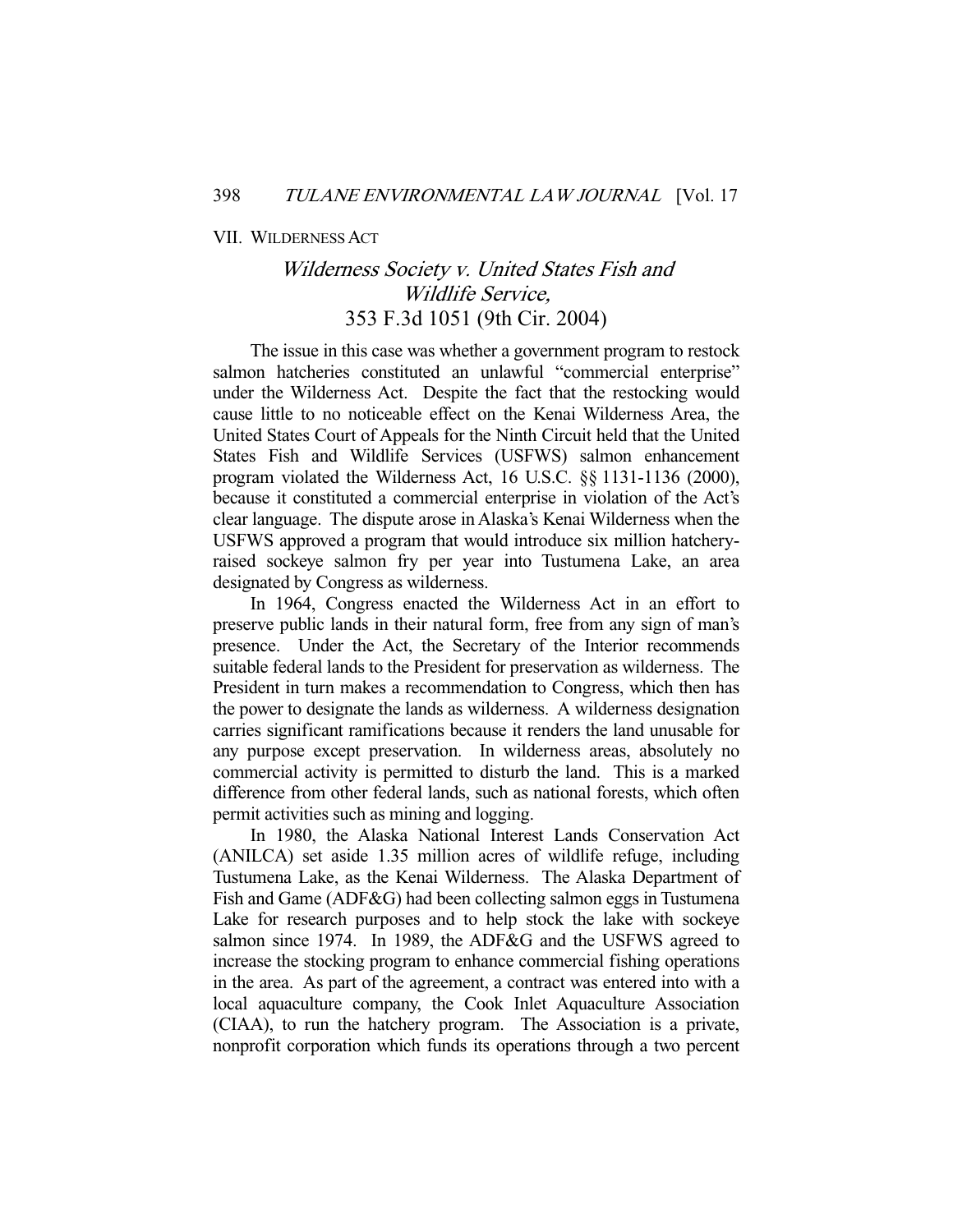tax on the value of the annual salmon harvest, and by selling surplus, hatchery-raised salmon.

 In 1995, the CIAA submitted a draft environmental assessment (EA) to comply with the National Environmental Policy Act (NEPA). Several years later, a final EA was issued, accompanied by a USFWS finding that the proposed enhancement program would have no significant impact on the natural environment. Additionally, the Kenai Refuge Manager conducted a Wilderness Act consistency review in 1997; the consistency review agreed with the United States Department of the Interior's Regional Solicitor's office's conclusion that the enhancement project did not conflict significantly with the purpose of the Act by either altering the natural conditions of the area, or by constituting a commercial enterprise. Relying on the various findings, the USFSW issued a special use permit to the CIAA to allow the project to proceed. In response, the Wilderness Society and the Alaska Center for the Environment filed suit, arguing that the enhancement project violated the Wilderness Act.

 The Ninth Circuit first addressed the level of deference to be accorded the USFWS decision. In Chevron U.S.A., Inc. v. Natural Resources Defense Council, 467 U.S. 837, 842-43 (1984), the Supreme Court articulated a two-step test for judicial review of administrative decisions. If the intent of Congress is clear from the statute, both an agency and a court must adhere to it. On the other hand, if a statute is silent or ambiguous, a court must defer to an agency's interpretation, as long as it is a permissible construction of the statute. If an agency's decision is not a permissible construction, it is deemed arbitrary and capricious.

 Section 4(c) of the Wilderness Act states that "there shall be no commercial enterprise . . . within any wilderness area." 16 U.S.C. § 1133(c). Hence, if the restocking program constituted a commercial enterprise, the USFWS's approval of it would violate the Act. Applying the first step of the Chevron analysis, the Ninth Circuit considered the meaning of "commercial enterprise," concluding that it is a "project or undertaking of or relating to commerce." The court also determined that the Wilderness Act's purpose was to preserve wilderness lands so that they remained untrammeled by man. Accordingly, the enhancement project did not further the purposes of the act. Because the language of the Wilderness Act was clear on its face, the Ninth Circuit held that it owed no deference to the USFWS's interpretation.

 The court observed that although the enhancement project had a benign purpose of improving fishermen's catches and presented little